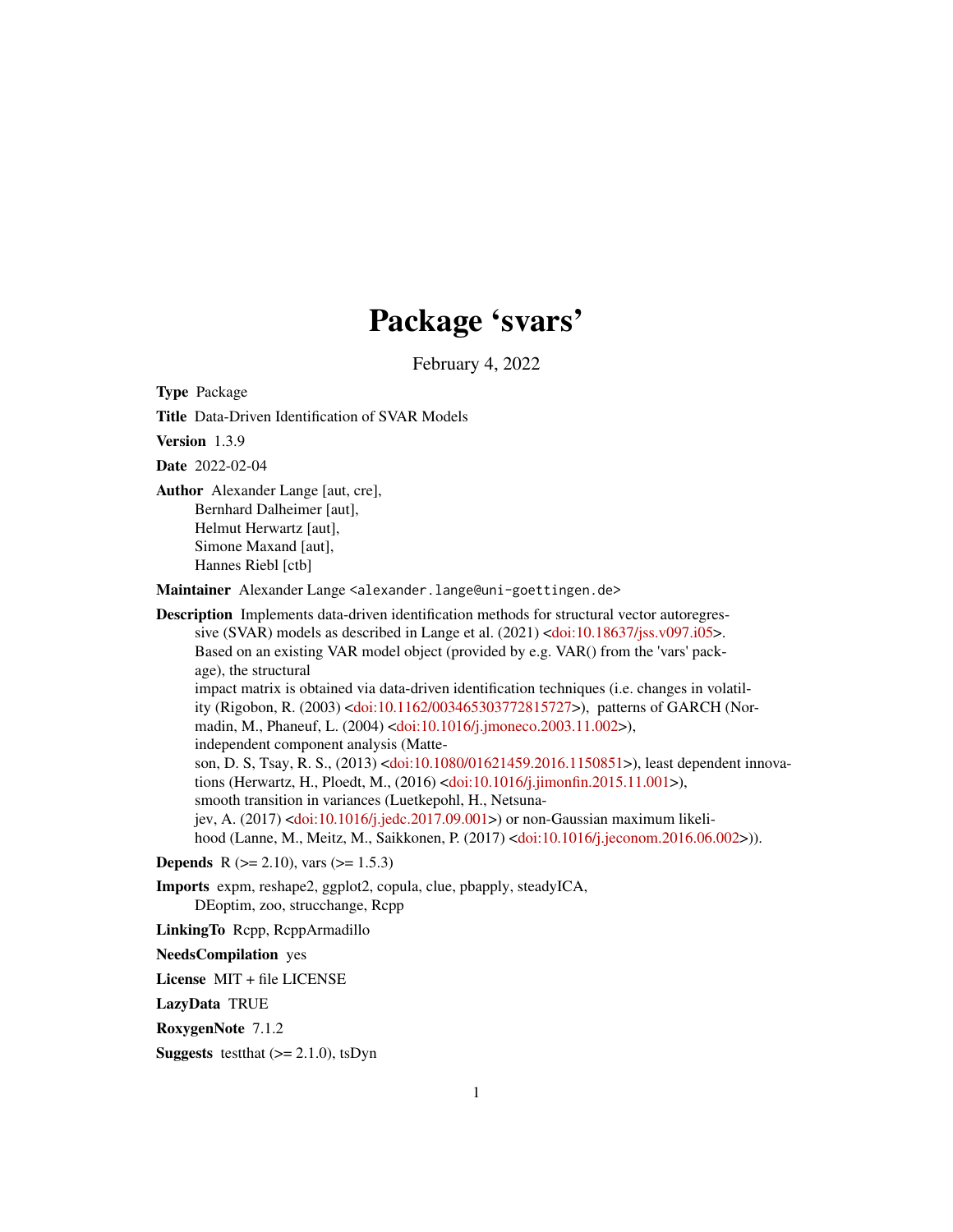38

<span id="page-1-0"></span>**Repository CRAN** Date/Publication 2022-02-04 15:00:02 UTC

# R topics documented:

| ba.boot                                                                                                                    | $\mathfrak{D}$ |
|----------------------------------------------------------------------------------------------------------------------------|----------------|
| cf                                                                                                                         | $\overline{4}$ |
| chow.test                                                                                                                  | 5              |
| fevd                                                                                                                       | 7              |
| hd<br><u>. A provincia de la caractería de la caractería de la caractería de la caractería de la caractería de la cara</u> | 8              |
|                                                                                                                            | 9              |
|                                                                                                                            | 10             |
|                                                                                                                            | 14             |
|                                                                                                                            | 16             |
| id.garch                                                                                                                   | 17             |
| id.ngml                                                                                                                    | 20             |
|                                                                                                                            | 22             |
|                                                                                                                            | 25             |
| is.test                                                                                                                    | 26             |
|                                                                                                                            | 27             |
| mh.hoot                                                                                                                    | 28             |
| stability                                                                                                                  | 30             |
|                                                                                                                            | 32             |
| $USA$ .                                                                                                                    | 33             |
| wild boot                                                                                                                  | 34             |
|                                                                                                                            |                |

# **Index**

ba.boot

Bootstrap after Bootstrap

# **Description**

Bootstrap intervals based on bias-adjusted estimators

# **Usage**

 $ba.boot(x, nc = 1)$ 

# **Arguments**

| $\boldsymbol{\mathsf{x}}$ | SVAR object of class "sboot"       |
|---------------------------|------------------------------------|
| nc                        | Integer. Number of processor cores |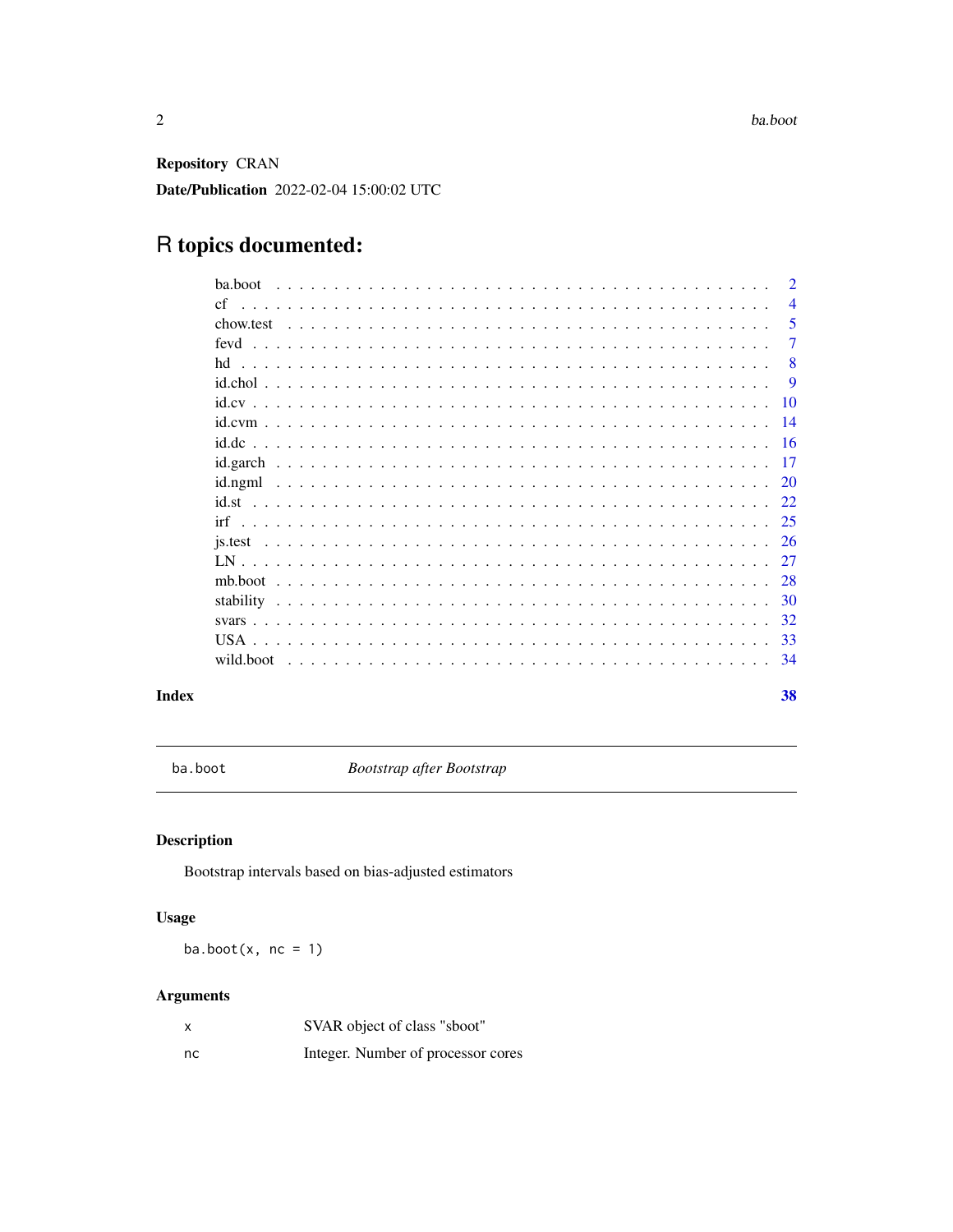#### <span id="page-2-0"></span>ba.boot 3

# Value

A list of class "sboot" with elements

| true          | Point estimate of impulse response functions                                                                                                                                                                                                                         |
|---------------|----------------------------------------------------------------------------------------------------------------------------------------------------------------------------------------------------------------------------------------------------------------------|
| bootstrap     | List of length "nboot" holding bootstrap impulse response functions                                                                                                                                                                                                  |
| <b>SE</b>     | Bootstrapped standard errors of estimated covariance decomposition (only if "x"<br>has method "Cramer von-Mises", or "Distance covariances")                                                                                                                         |
| nboot         | Number of bootstrap iterations                                                                                                                                                                                                                                       |
| b_length      | Length of each block                                                                                                                                                                                                                                                 |
|               | point_estimate Point estimate of covariance decomposition                                                                                                                                                                                                            |
| boot mean     | Mean of bootstrapped covariance decompositions                                                                                                                                                                                                                       |
| signrest      | Evaluated sign pattern                                                                                                                                                                                                                                               |
| sign_complete | Frequency of appearance of the complete sign pattern in all bootstrapped covari-<br>ance decompositions                                                                                                                                                              |
| sign_part     | Frequency of bootstrapped covariance decompositions which conform the com-<br>plete predetermined sign pattern. If signrest=NULL, the frequency of boot-<br>strapped covariance decompositions that hold the same sign pattern as the point<br>estimate is provided. |
| sign_part     | Frequency of single shocks in all bootstrapped covariance decompositions which<br>accord to a specific predetermined sign pattern                                                                                                                                    |
| cov_bs        | Covariance matrix of bootstrapped parameter in impact relations matrix                                                                                                                                                                                               |
| method        | Used bootstrap method                                                                                                                                                                                                                                                |
| <b>VAR</b>    | Estimated input VAR object                                                                                                                                                                                                                                           |

# References

Kilian, L. (1998). Small-sample confidence intervals for impulse response functions. Review of Economics and Statistics 80, 218-230.

# See Also

[mb.boot](#page-27-1), [wild.boot](#page-33-1)

# Examples

```
# data contains quarterly observations from 1965Q1 to 2008Q3
# x = output gap
# pi = inflation
# i = interest rates
set.seed(23211)
v1 <- vars::VAR(USA, lag.max = 10, ic = "AIC" )
x1 \leftarrow id.dc(v1)summary(x1)
```
# Bootstrap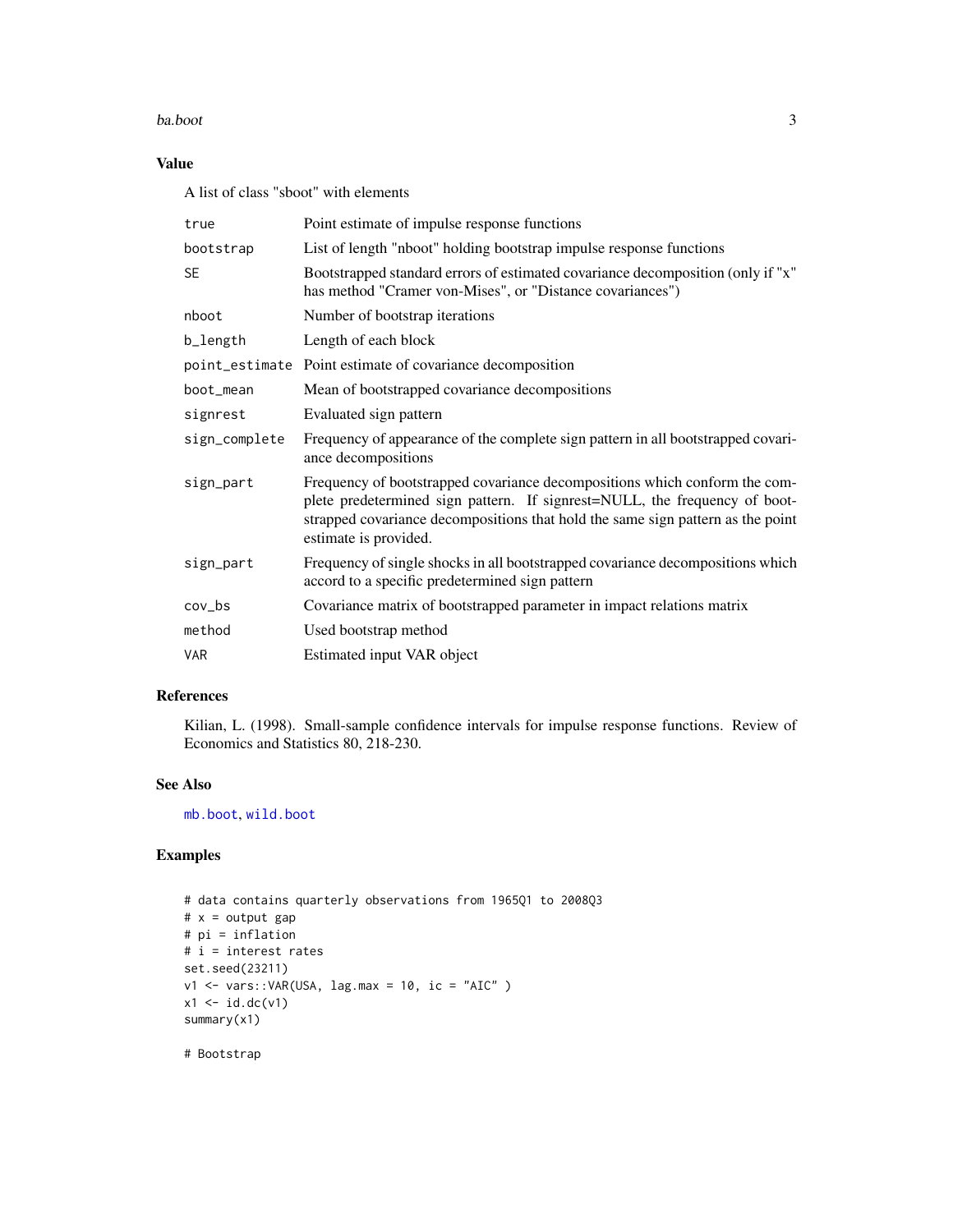```
bb \le mb.boot(x1, b.length = 15, nboot = 300, n.ahead = 30, nc = 1, signrest = NULL)
summary(bb)
plot(bb, lowerq = 0.16, upperq = 0.84)
# Bias-adjusted bootstrap
bb2 \leftarrow ba.boot(bb, nc = 1)plot(bb2, lowerq = 0.16, upperq = 0.84)
```
# cf *Counterfactuals for SVAR Models*

# Description

Calculation of Counterfactuals for an identified SVAR object 'svars' derived by function id.st( ), id.cvm( ),id.cv( ),id.dc( ) or id.ngml( ).

## Usage

 $cf(x, series = 1, transition = 0)$ 

# Arguments

| x          | SVAR object of class "svars"                                                                                                                                                                    |
|------------|-------------------------------------------------------------------------------------------------------------------------------------------------------------------------------------------------|
| series     | Integer, indicating the series for which the counterfactuals should be calculated.                                                                                                              |
| transition | Numeric. Value from $[0, 1]$ indicating how many initial values should be dis-<br>carded, i.e., 0.1 means that the first 10 per cent observations of the sample are<br>considered as transient. |

# Value

A list with class attribute "hd" holding the Counterfactuals as data frame.

#### References

Kilian, L., Luetkepohl, H., 2017. Structural Vector Autoregressive Analysis, Cambridge University Press.

# See Also

[id.cvm](#page-13-1), [id.dc](#page-15-1), [id.ngml](#page-19-1), [id.cv](#page-9-1), [id.garch](#page-16-1) or [id.st](#page-21-1)

<span id="page-3-0"></span>4 cf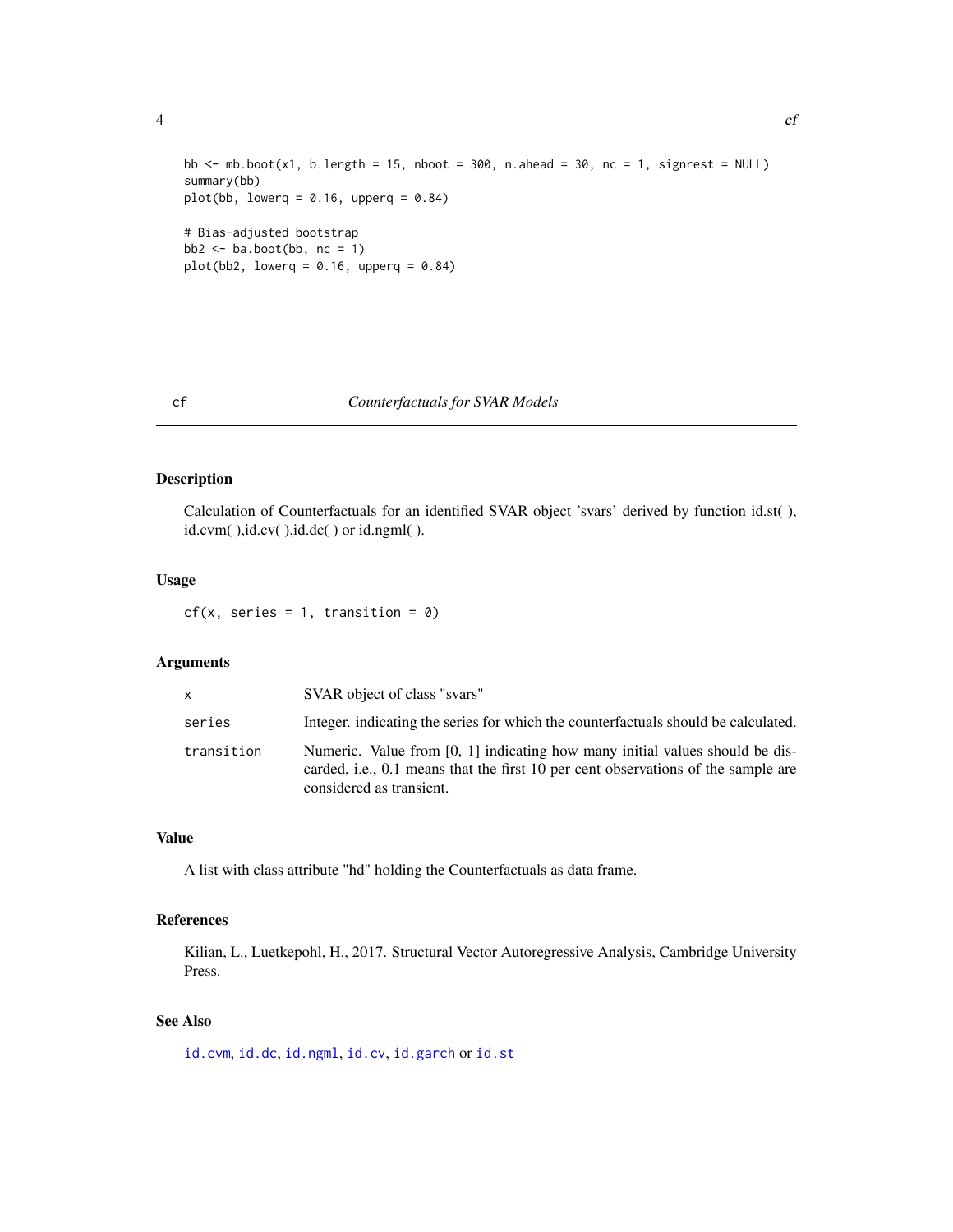#### <span id="page-4-0"></span>chow.test 5

# Examples

```
v1 \le -\text{vars}: VAR(USA, lag.max = 10, ic = "AIC")x1 \leftarrow id.dc(v1)x2 \leftarrow cf(x1, series = 2)plot(x2)
```
<span id="page-4-1"></span>chow.test *Chow Test for Structural Break*

# Description

The Chow test for structural change is implemented as sample-split and break-point test (see Luetkepohl and Kraetzig, 2004, p. 135). An estimated VAR model and the presupposed structural break need to be provided.

# Usage

```
chow.test(
 x,
  SB,
 nboot = 500,start = NULL,
 end = NULL,frequency = NULL,
  format = NULL,dateVector = NULL
)
```
# Arguments

| X          | An object of class 'vars', 'vec2var', 'nlVar'. Estimated VAR object. Or an object<br>of class 'chowpretest' from stability()                                                                                                                                                                                                                                                                                   |
|------------|----------------------------------------------------------------------------------------------------------------------------------------------------------------------------------------------------------------------------------------------------------------------------------------------------------------------------------------------------------------------------------------------------------------|
| <b>SB</b>  | Integer, vector or date character. The structural break is specified either by an<br>integer (number of observations in the pre-break period), a vector of ts() fre-<br>quencies if a ts object is used in the VAR or a date character. If a date character<br>is provided, either a date vector containing the whole time line in the corre-<br>sponding format or common time parameters need to be provided |
| nboot      | Integer. Number of bootstrap iterations to calculate quantiles and p-values                                                                                                                                                                                                                                                                                                                                    |
| start      | Character. Start of the time series (only if dateVector is empty)                                                                                                                                                                                                                                                                                                                                              |
| end        | Character. End of the time series (only if date Vector is empty)                                                                                                                                                                                                                                                                                                                                               |
| frequency  | Character. Frequency of the time series (only if date Vector is empty)                                                                                                                                                                                                                                                                                                                                         |
| format     | Character. Date format (only if date Vector is empty)                                                                                                                                                                                                                                                                                                                                                          |
| dateVector | Vector. Vector of time periods containing SB in corresponding format                                                                                                                                                                                                                                                                                                                                           |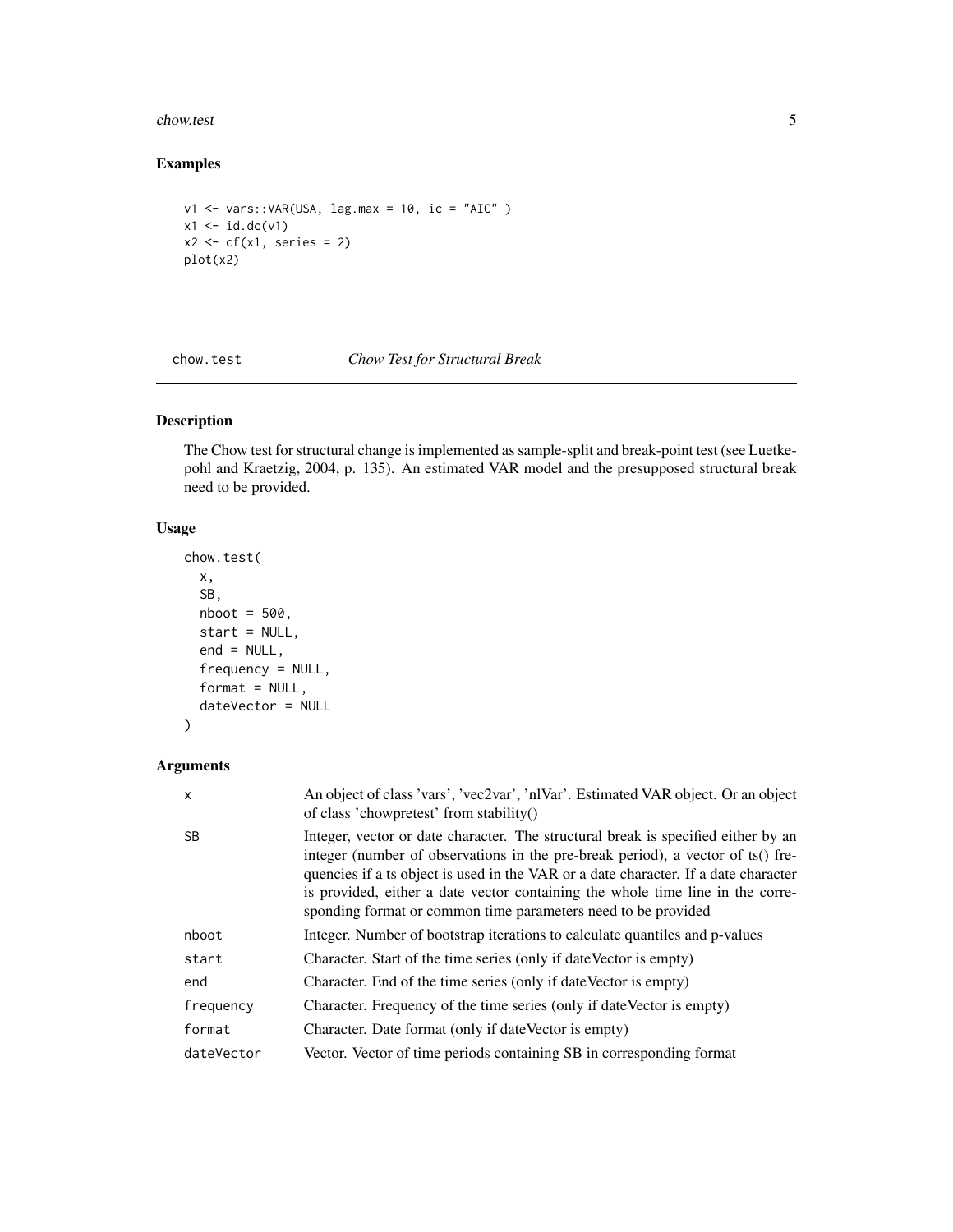# <span id="page-5-0"></span>Value

A list of class "chow" with elements

| lambda_bp   | Test statistic of the Chow test with break point  |
|-------------|---------------------------------------------------|
| testcrit_bp | Critical value of the test statistic lambda_bp    |
| p.value_bp  | p-value of the test statistic lambda_bp           |
| lambda_sp   | Test statistic of the Chow test with sample split |
| testcrit_sp | Critical value of the test statistic lambda sp    |
| p.value_sp  | p-value of the test statistic lambda sp           |
| <b>SB</b>   | Structural break tested                           |
| SBcharacter | Structural break tested as character              |
| р           | Number of lags used                               |

#### References

Luetkepohl, H., 2005. New introduction to multiple time series analysis, Springer-Verlag, Berlin. Luetkepohl, H., Kraetzig, M., 2004. Applied time series econometrics, Cambridge University Press, Cambridge.

#### See Also

[stability](#page-29-1)

# Examples

```
# Testing for structural break in USA data
#' # data contains quartlery observations from 1965Q1 to 2008Q2
# assumed structural break in 1979Q3
# x = output gap# pi = inflation
# i = interest rates
set.seed(23211)
v1 <- vars::VAR(USA, lag.max = 10, ic = "AIC" )
z1 \leftarrow chow.test(v1, SB = 59)
summary(z1)
#Using stability() to find potential break point and sample split
x1 \leftarrow \text{stability}(v1, \text{ type} = \text{"mv-chow-test"})plot(x1)
z1.1 \leftarrow chow.test(x1)
summary(z1.1)
#Or using sample split as benchmark
x1$break_point <- FALSE
z1.1 \leftarrow chow.test(x1)
summary(z1.1)
```
#Structural brake via Dates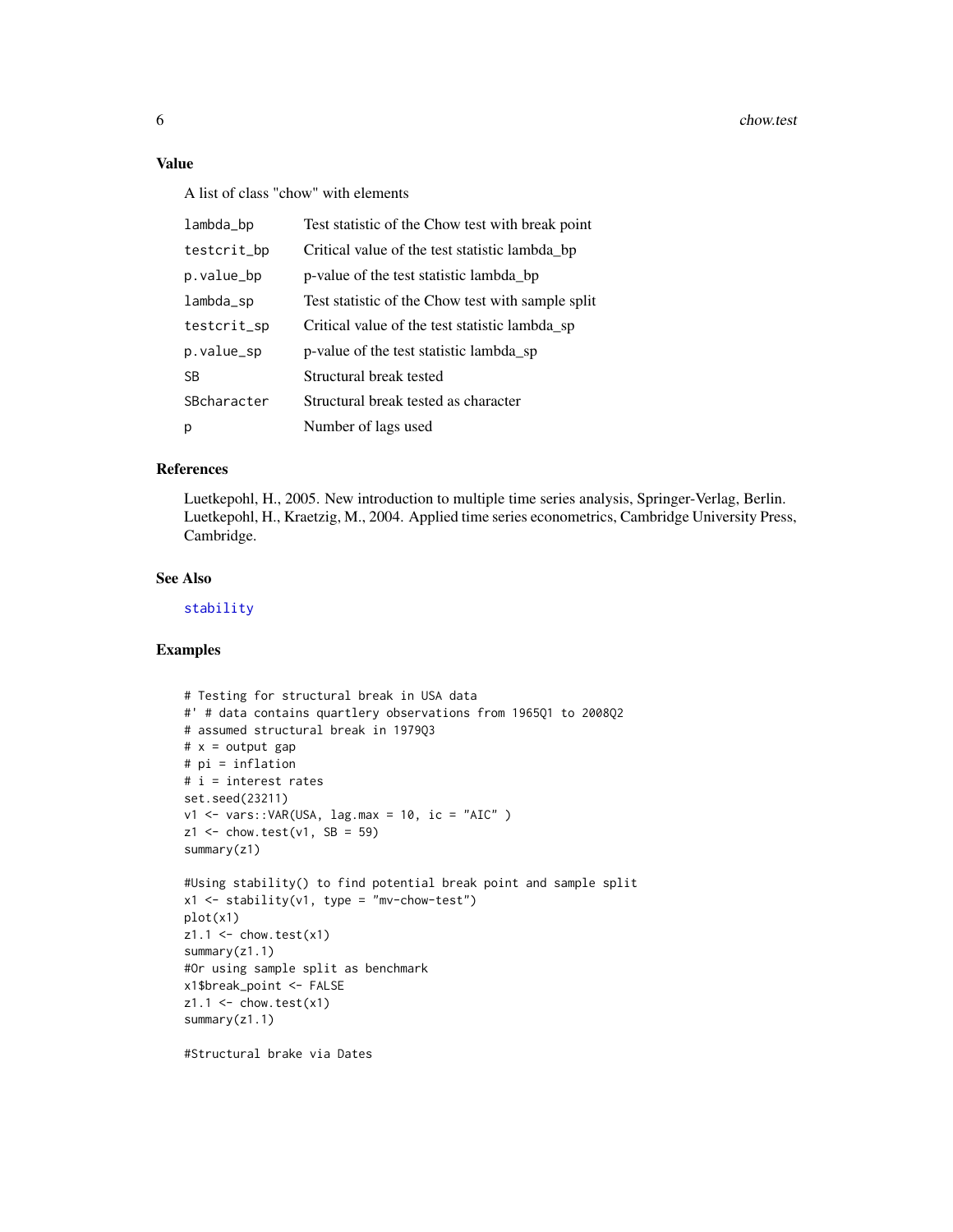```
#given that time series vector with dates is available
dateVector <- seq(as.Date("1965/1/1"), as.Date("2008/7/1"), "quarter")
z2 <- chow.test(v1, SB = "1979-07-01", format = "%Y-%m-%d", dateVector = dateVector)
summary(z2)
# alternatively pass sequence arguments directly
z3 <- chow.test(v1, SB = "1979-07-01", format = "%Y-%m-%d",
                start = "1965-01-01", end = "2008-07-01",
                frequency = "quarter")
summary(z3)
# or provide ts date format (For quarterly, monthly, weekly and daily frequencies only)
z4 \le - chow.test(v1, SB = c(1979,3))
summary(z4)
```
fevd *Forecast error variance decomposition for SVAR Models*

#### Description

Calculation of forecast error variance decomposition for an identified SVAR object 'svars' derived by function id.st( ), id.cvm( ),id.cv( ),id.dc( ) or id.ngml( ).

# Usage

## S3 method for class 'svars' fevd(x,  $n$ .ahead = 10,  $\dots$ )

#### Arguments

| X       | SVAR object of class "svars". |
|---------|-------------------------------|
| n.ahead | Integer specifying the steps. |
| .       | Currently not used.           |

#### Value

A list with class attribute "svarfevd" holding the forecast error variance decompositions as data frames.

# References

Kilian, L., Luetkepohl, H., 2017. Structural Vector Autoregressive Analysis, Cambridge University Press.

# See Also

[id.cvm](#page-13-1), [id.garch](#page-16-1), [id.dc](#page-15-1), [id.ngml](#page-19-1), [id.cv](#page-9-1) or [id.st](#page-21-1)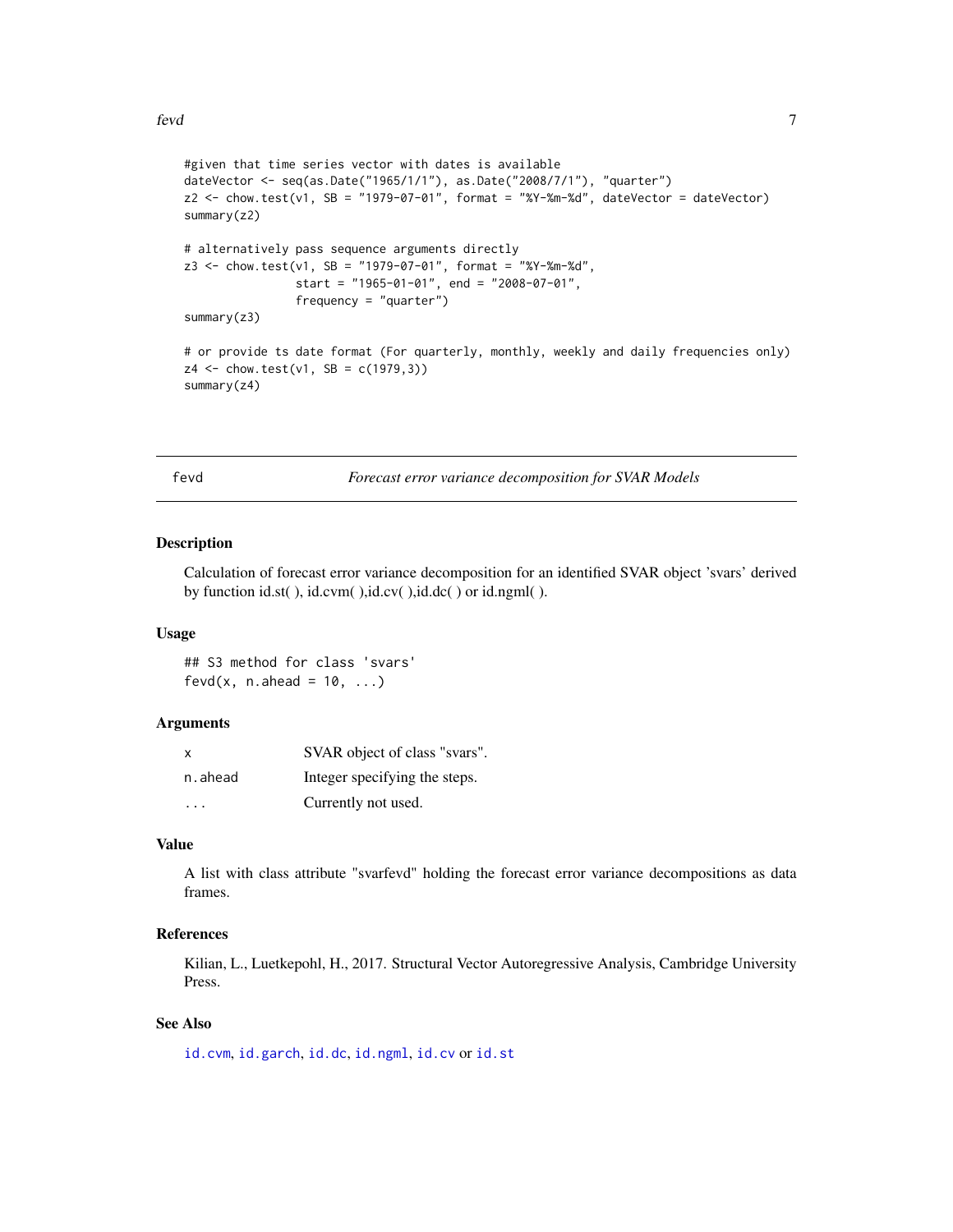# <span id="page-7-0"></span>Examples

```
v1 \le -\text{vars}: VAR(USA, lag.max = 10, ic = "AIC")x1 \leftarrow id.dc(v1)x2 \le fevd(x1, n.ahead = 30)
plot(x2)
```
# hd *Historical decomposition for SVAR Models*

# Description

Calculation of historical decomposition for an identified SVAR object 'svars' derived by function id.st( ), id.cvm( ),id.cv( ),id.dc( ) or id.ngml( ).

#### Usage

 $hd(x, series = 1, transition = 0)$ 

# Arguments

| X          | SVAR object of class "svars"                                                                                                                                                                    |
|------------|-------------------------------------------------------------------------------------------------------------------------------------------------------------------------------------------------|
| series     | Integer, indicating the series that should be decomposed.                                                                                                                                       |
| transition | Numeric. Value from $[0, 1]$ indicating how many initial values should be dis-<br>carded, i.e., 0.1 means that the first 10 per cent observations of the sample are<br>considered as transient. |

# Value

A list with class attribute "hd" holding the historical decomposition as data frame.

# References

Kilian, L., Luetkepohl, H., 2017. Structural Vector Autoregressive Analysis, Cambridge University Press.

# See Also

[id.cvm](#page-13-1), [id.dc](#page-15-1), [id.ngml](#page-19-1), [id.cv](#page-9-1), [id.garch](#page-16-1) or [id.st](#page-21-1)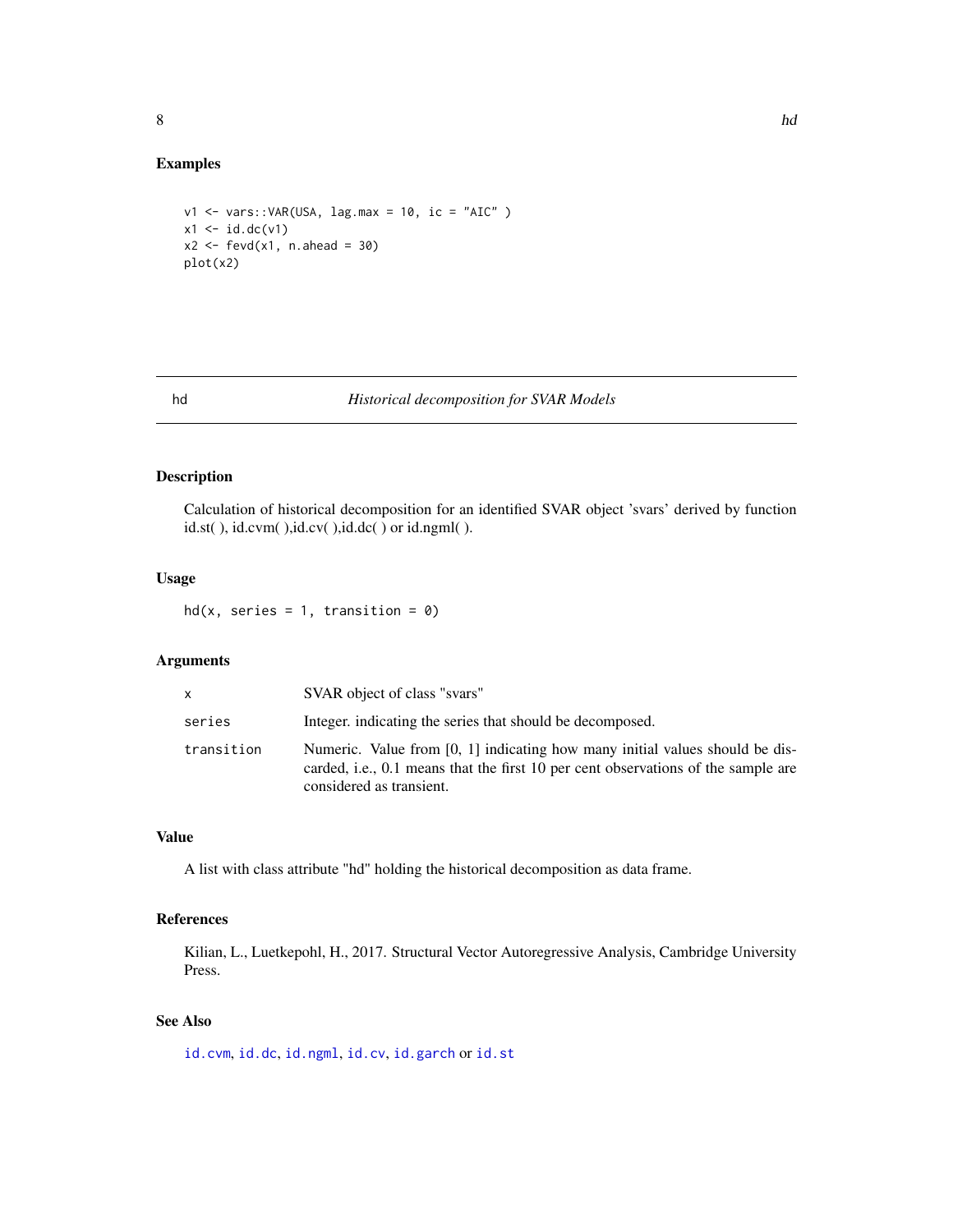#### <span id="page-8-0"></span>id.chol 99

# Examples

```
v1 \le -\text{vars}: VAR(USA, lag.max = 10, ic = "AIC")x1 \leftarrow id.dc(v1)x2 \leftarrow hd(x1, series = 2)plot(x2)
```

|  | id.chol |  |
|--|---------|--|
|  |         |  |

id.chol *Recursive identification of SVAR models via Cholesky decomposition*

# Description

Given an estimated VAR model, this function uses the Cholesky decomposition to identify the structural impact matrix B of the corresponding SVAR model

 $y_t = c_t + A_1y_{t-1} + ... + A_py_{t-p} + u_t = c_t + A_1y_{t-1} + ... + A_py_{t-p} + B\epsilon_t.$ 

Matrix B corresponds to the decomposition of the least squares covariance matrix  $\Sigma_u = B\Lambda_t B'$ .

# Usage

 $id.chol(x, order_k = NULL)$ 

# Arguments

| $\mathsf{x}$ | An object of class 'vars', 'vec2var', 'nIVar'. Estimated VAR object              |
|--------------|----------------------------------------------------------------------------------|
| order k      | Vector. Vector of characters or integers specifying the assumed structure of     |
|              | the recursive causality. Change the causal ordering in the instantaneous effects |
|              | without permuting variables and re-estimating the VAR model.                     |

# Value

A list of class "svars" with elements

| <sub>B</sub> | Estimated structural impact matrix B, i.e. unique decomposition of the covari-<br>ance matrix of reduced form residuals |
|--------------|-------------------------------------------------------------------------------------------------------------------------|
| n            | Number of observations                                                                                                  |
| method       | Method applied for identification                                                                                       |
| order_k      | Ordering of the variables as assumed for recursive causality                                                            |
| A_hat        | <b>Estimated VAR</b> parameter                                                                                          |
| type         | Type of the VAR model, e.g. 'const'                                                                                     |
| y            | Data matrix                                                                                                             |
| p            | Number of lags                                                                                                          |
| К            | Dimension of the VAR                                                                                                    |
| <b>VAR</b>   | Estimated input VAR object                                                                                              |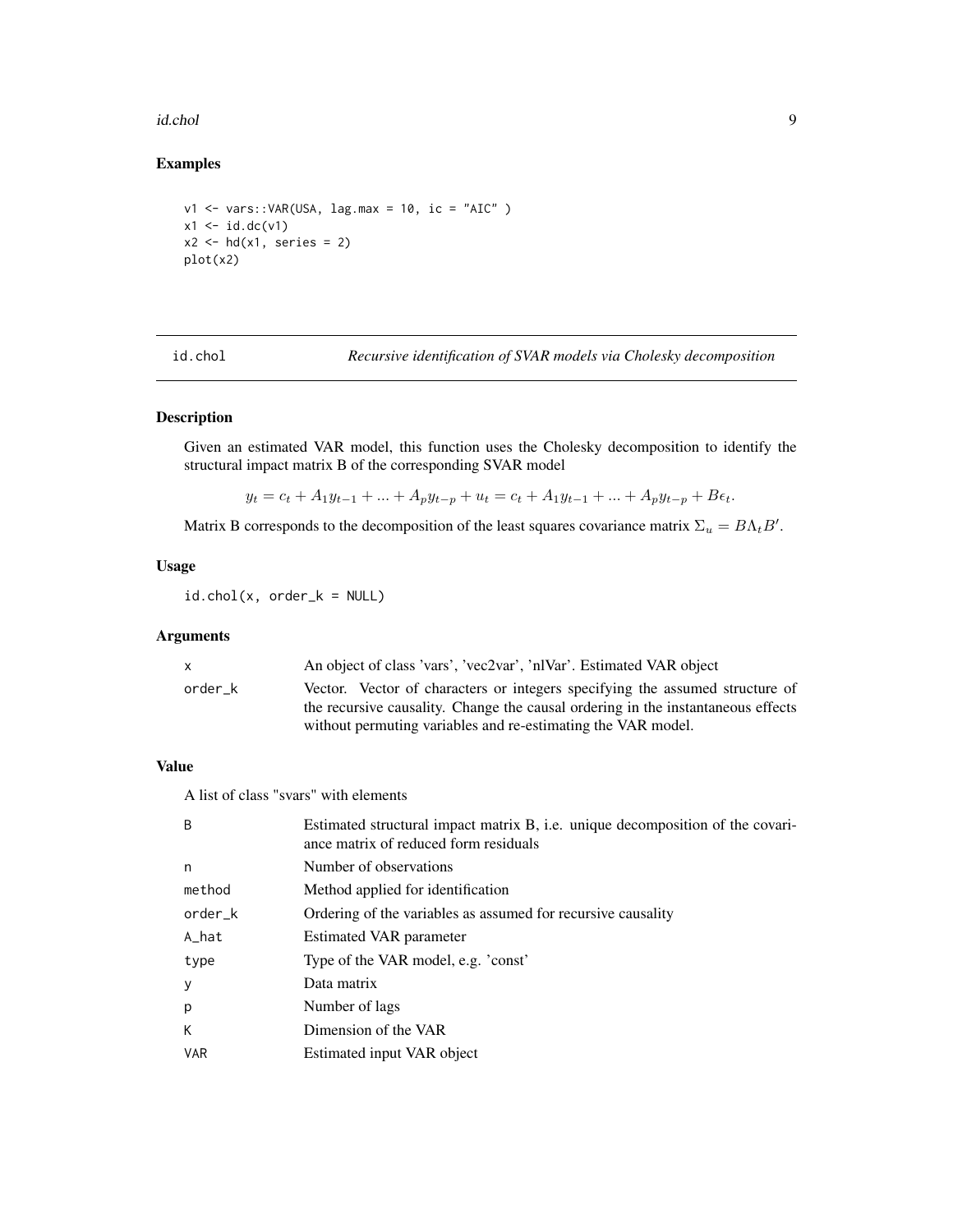## <span id="page-9-0"></span>References

Luetkepohl, H., 2005. New introduction to multiple time series analysis, Springer-Verlag, Berlin.

## See Also

For alternative identification approaches see [id.st](#page-21-1), [id.cvm](#page-13-1), [id.cv](#page-9-1), [id.dc](#page-15-1) or [id.ngml](#page-19-1)

#### Examples

```
# data contains quarterly observations from 1965Q1 to 2008Q3
# x = output gap# pi = inflation
# i = interest rates
set.seed(23211)
v1 \le -\text{vars}: VAR(USA, lag.max = 10, ic = "AIC")x1 \leftarrow id.chol(v1)x2 \le -id.chol(v1, order_k = c("pi", "x", "i")) # order_k = c(2,1,3)summary(x1)
```
# impulse response analysis  $i1 \leftarrow \inf(x1, n.\text{ ahead} = 30)$  $i2 \leftarrow \inf(x2, n.\text{ ahead} = 30)$  $plot(i1, scales = 'free_y')$ plot(i2, scales = 'free\_y')

<span id="page-9-1"></span>id.cv *Identification of SVAR models based on Changes in volatility (CV)*

#### Description

Given an estimated VAR model, this function applies changes in volatility to identify the structural impact matrix B of the corresponding SVAR model

$$
y_t = c_t + A_1 y_{t-1} + \dots + A_p y_{t-p} + u_t = c_t + A_1 y_{t-1} + \dots + A_p y_{t-p} + B \epsilon_t.
$$

Matrix B corresponds to the decomposition of the pre-break covariance matrix  $\Sigma_1 = BB'$ . The post-break covariance corresponds to  $\Sigma_2 = B\Lambda B'$  where  $\Lambda$  is the estimated unconditional heteroskedasticity matrix.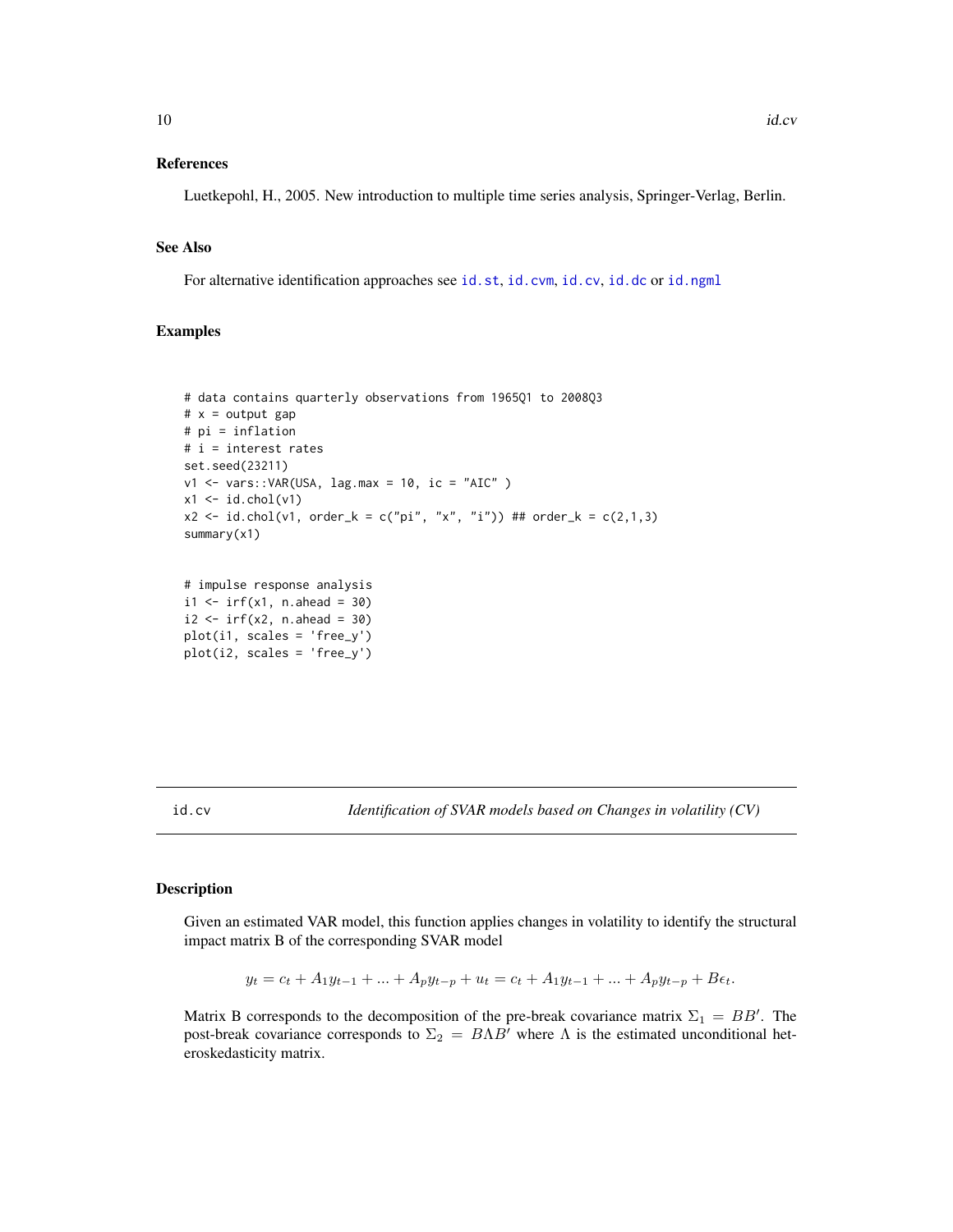$idcv$  11

# Usage

```
id.cv(
  x,
  SB,
  SB2 = NULL,start = NULL,
  end = NULL,frequency = NULL,
  format = NULL,dateVector = NULL,
  max.iter = 50,
  crit = 0.001,restriction_matrix = NULL
\mathcal{L}
```
# Arguments

| x                  | An object of class 'vars', 'vec2var', 'nlVar'. Estimated VAR object                                                                                                                                                                                                                                                                                                                                                                                                                                 |  |
|--------------------|-----------------------------------------------------------------------------------------------------------------------------------------------------------------------------------------------------------------------------------------------------------------------------------------------------------------------------------------------------------------------------------------------------------------------------------------------------------------------------------------------------|--|
| <b>SB</b>          | Integer, vector or date character. The structural break is specified either by an<br>integer (number of observations in the pre-break period), a vector of ts() frequen-<br>cies if a ts object is used in the VAR or a date character. If a date character is<br>provided, either a date vector containing the whole time line in the correspond-<br>ing format (see examples) or common time parameters need to be provided                                                                       |  |
| SB <sub>2</sub>    | Integer, vector or date character. Optional if the model should be estimated with<br>two volatility regimes. The structural break is specified either by an integer<br>(number of observations in the pre-break period), a vector of ts() frequencies if<br>a ts object is used in the VAR or a date character. If a date character is provided,<br>either a date vector containing the whole time line in the corresponding format<br>(see examples) or common time parameters need to be provided |  |
| start              | Character. Start of the time series (only if dateVector is empty)                                                                                                                                                                                                                                                                                                                                                                                                                                   |  |
| end                | Character. End of the time series (only if date Vector is empty)                                                                                                                                                                                                                                                                                                                                                                                                                                    |  |
| frequency          | Character. Frequency of the time series (only if dateVector is empty)                                                                                                                                                                                                                                                                                                                                                                                                                               |  |
| format             | Character. Date format (only if date Vector is empty)                                                                                                                                                                                                                                                                                                                                                                                                                                               |  |
| dateVector         | Vector. Vector of time periods containing SB in corresponding format                                                                                                                                                                                                                                                                                                                                                                                                                                |  |
| max.iter           | Integer. Number of maximum GLS iterations                                                                                                                                                                                                                                                                                                                                                                                                                                                           |  |
| crit               | Numeric. Critical value for the precision of the GLS estimation                                                                                                                                                                                                                                                                                                                                                                                                                                     |  |
| restriction_matrix |                                                                                                                                                                                                                                                                                                                                                                                                                                                                                                     |  |
|                    | Matrix. A matrix containing presupposed entries for matrix B, NA if no restric-<br>tion is imposed (entries to be estimated). Alternatively, a $K^2*K^2$ matrix can<br>be passed, where ones on the diagonal designate unrestricted and zeros restricted                                                                                                                                                                                                                                            |  |
|                    | coefficients. (as suggested in Luetkepohl, 2017, section 5.2.1).                                                                                                                                                                                                                                                                                                                                                                                                                                    |  |

# Value

A list of class "svars" with elements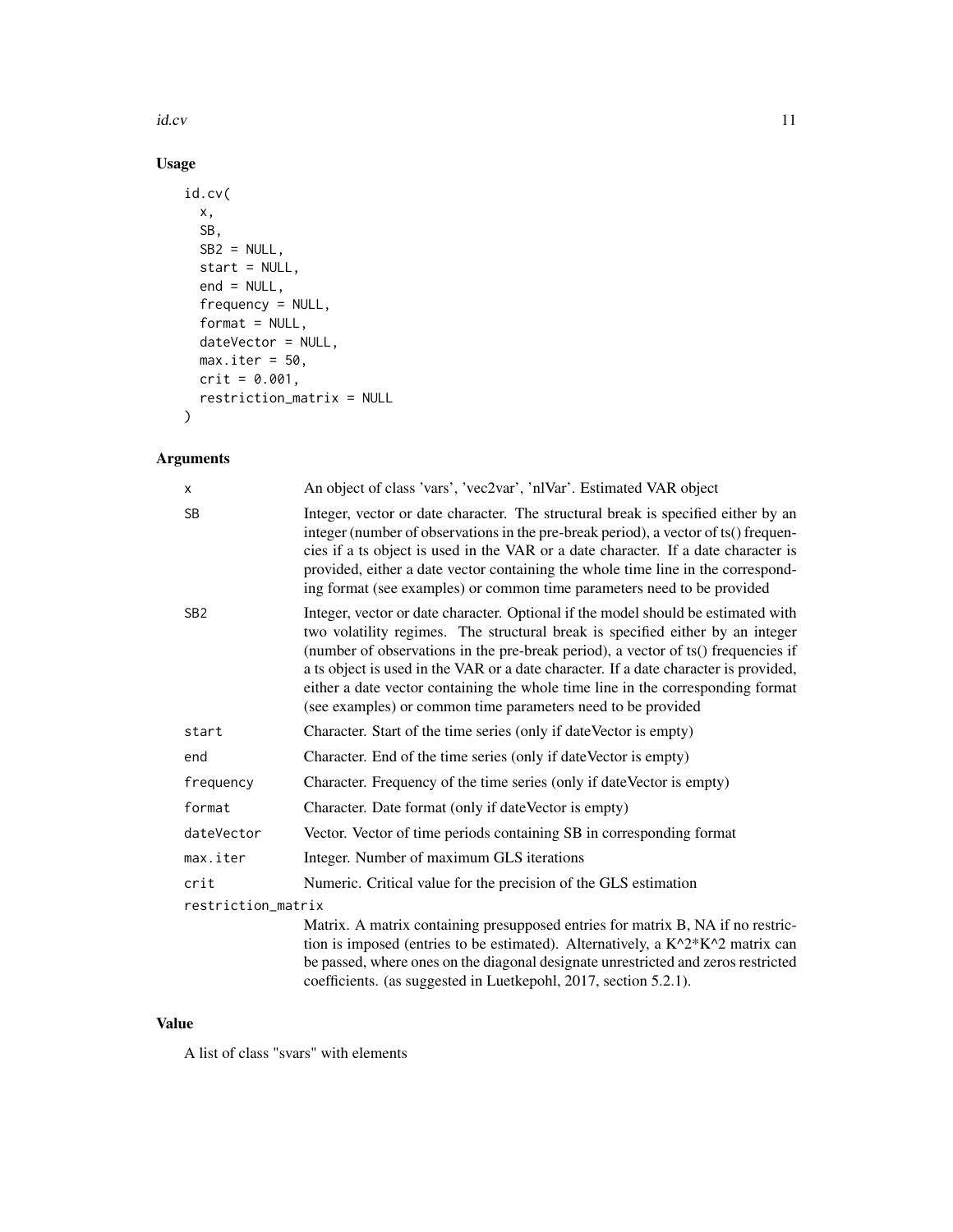<span id="page-11-0"></span>

|                    | Lambda       | Estimated unconditional heteroscedasticity matrix $\Lambda$                                                                                                                                                                                                                 |  |
|--------------------|--------------|-----------------------------------------------------------------------------------------------------------------------------------------------------------------------------------------------------------------------------------------------------------------------------|--|
|                    | Lambda_SE    | Matrix of standard errors of Lambda                                                                                                                                                                                                                                         |  |
|                    | B            | Estimated structural impact matrix B, i.e. unique decomposition of the covari-<br>ance matrix of reduced form residuals                                                                                                                                                     |  |
|                    | B_SE         | Standard errors of matrix B                                                                                                                                                                                                                                                 |  |
|                    | n            | Number of observations                                                                                                                                                                                                                                                      |  |
|                    | Fish         | Observed Fisher information matrix                                                                                                                                                                                                                                          |  |
|                    | Lik          | Function value of likelihood                                                                                                                                                                                                                                                |  |
|                    |              | wald_statistic Results of sequential Wald-type identification test on equal eigenvalues as de-<br>scribed in Luetkepohl et. al. (2021). In case of more than two regimes, pair-<br>wise Wald-type tests of equal diagonal elements in the Lambda matrices are<br>performed. |  |
|                    | iteration    | Number of GLS estimations                                                                                                                                                                                                                                                   |  |
|                    | method       | Method applied for identification                                                                                                                                                                                                                                           |  |
|                    | <b>SB</b>    | Structural break (number of observations)                                                                                                                                                                                                                                   |  |
|                    | A_hat        | Estimated VAR parameter via GLS                                                                                                                                                                                                                                             |  |
|                    | type         | Type of the VAR model, e.g. 'const'                                                                                                                                                                                                                                         |  |
|                    | SBcharacter  | Structural break (date; if provided in function arguments)                                                                                                                                                                                                                  |  |
|                    | restrictions | Number of specified restrictions                                                                                                                                                                                                                                            |  |
| restriction_matrix |              |                                                                                                                                                                                                                                                                             |  |
|                    |              | Specified restriction matrix                                                                                                                                                                                                                                                |  |
|                    | У            | Data matrix                                                                                                                                                                                                                                                                 |  |
|                    | р            | Number of lags                                                                                                                                                                                                                                                              |  |
|                    | К            | Dimension of the VAR                                                                                                                                                                                                                                                        |  |
|                    | <b>VAR</b>   | Estimated input VAR object                                                                                                                                                                                                                                                  |  |

#### References

Rigobon, R., 2003. Identification through Heteroskedasticity. The Review of Economics and Statistics, 85, 777-792.

Herwartz, H. & Ploedt, M., 2016. Simulation Evidence on Theory-based and Statistical Identification under Volatility Breaks. Oxford Bulletin of Economics and Statistics, 78, 94-112.

Luetkepohl, H. & Meitz, M. & Netsunajev, A. & and Saikkonen, P., 2021. Testing identification via heteroskedasticity in structural vector autoregressive models. Econometrics Journal, 24, 1-22.

# See Also

For alternative identification approaches see [id.st](#page-21-1), [id.garch](#page-16-1), [id.cvm](#page-13-1), [id.dc](#page-15-1) or [id.ngml](#page-19-1)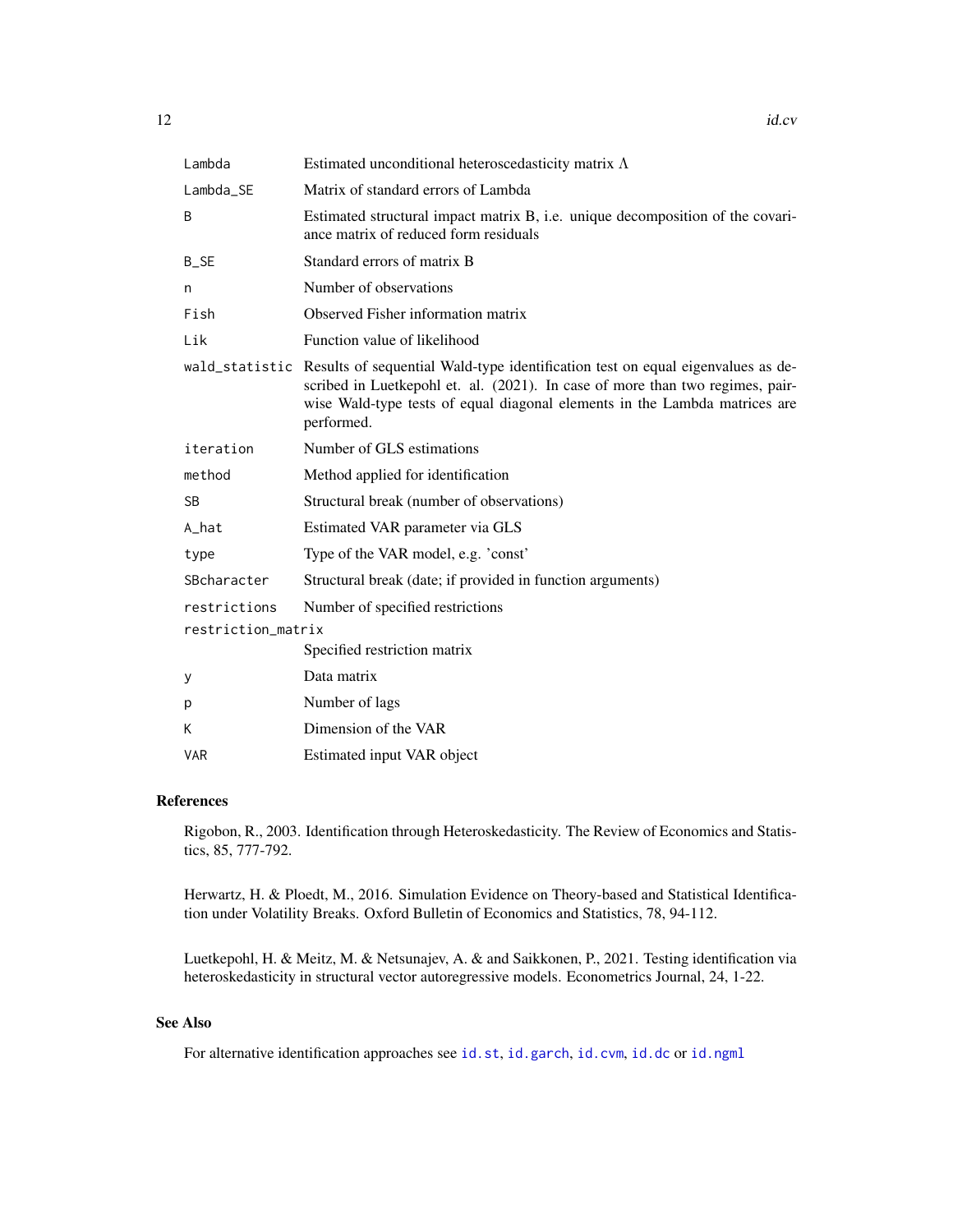$idcv$  13

#### Examples

```
#' # data contains quartlery observations from 1965Q1 to 2008Q2
# assumed structural break in 1979Q3
# x = output gap# pi = inflation
# i = interest rates
set.seed(23211)
v1 <- vars::VAR(USA, lag.max = 10, ic = "AIC" )
x1 \le -id.cv(v1, SB = 59)summary(x1)
# switching columns according to sign patter
x1$B <- x1$B[, c(3, 2, 1)]
x1$B[,3] <- x1$B[,3]*(-1)
# Impulse response analysis
i1 \leftarrow \text{irf}(x1, n.\text{ahead} = 30)plot(i1, scales = 'free_y')# Restrictions
# Assuming that the interest rate doesn't influence the output gap on impact
restMat \leq matrix(rep(NA, 9), ncol = 3)
restMat[1,3] <- 0
x2 \le -id.cv(v1, SB = 59, restriction_matrix = restMat)summary(x2)
# In alternative Form
restMat <- diag(rep(1,9))
restMat[7,7]= 0
x2 \le -id.cv(v1, SB = 59, restriction_matrix = restMat)summary(x2)
#Structural brake via Dates
# given that time series vector with dates is available
dateVector = seq(as.Date("1965/1/1"), as.Date("2008/7/1"), "quarter")
x3 <- id.cv(v1, SB = "1979-07-01", format = "%Y-%m-%d", dateVector = dateVector)
summary(x3)
# or pass sequence arguments directly
x4 <- id.cv(v1, SB = "1979-07-01", format = "%Y-%m-%d", start = "1965-01-01", end = "2008-07-01",
frequency = "quarter")
summary(x4)
# or provide ts date format (For quarterly, monthly, weekly and daily frequencies only)
x5 \le -id.cv(v1, SB = c(1979, 3))summary(x5)
#-----# Example with three covariance regimes
x6 \le - id.cv(v1, SB = 59, SB2 = 110)
summary(x6)
```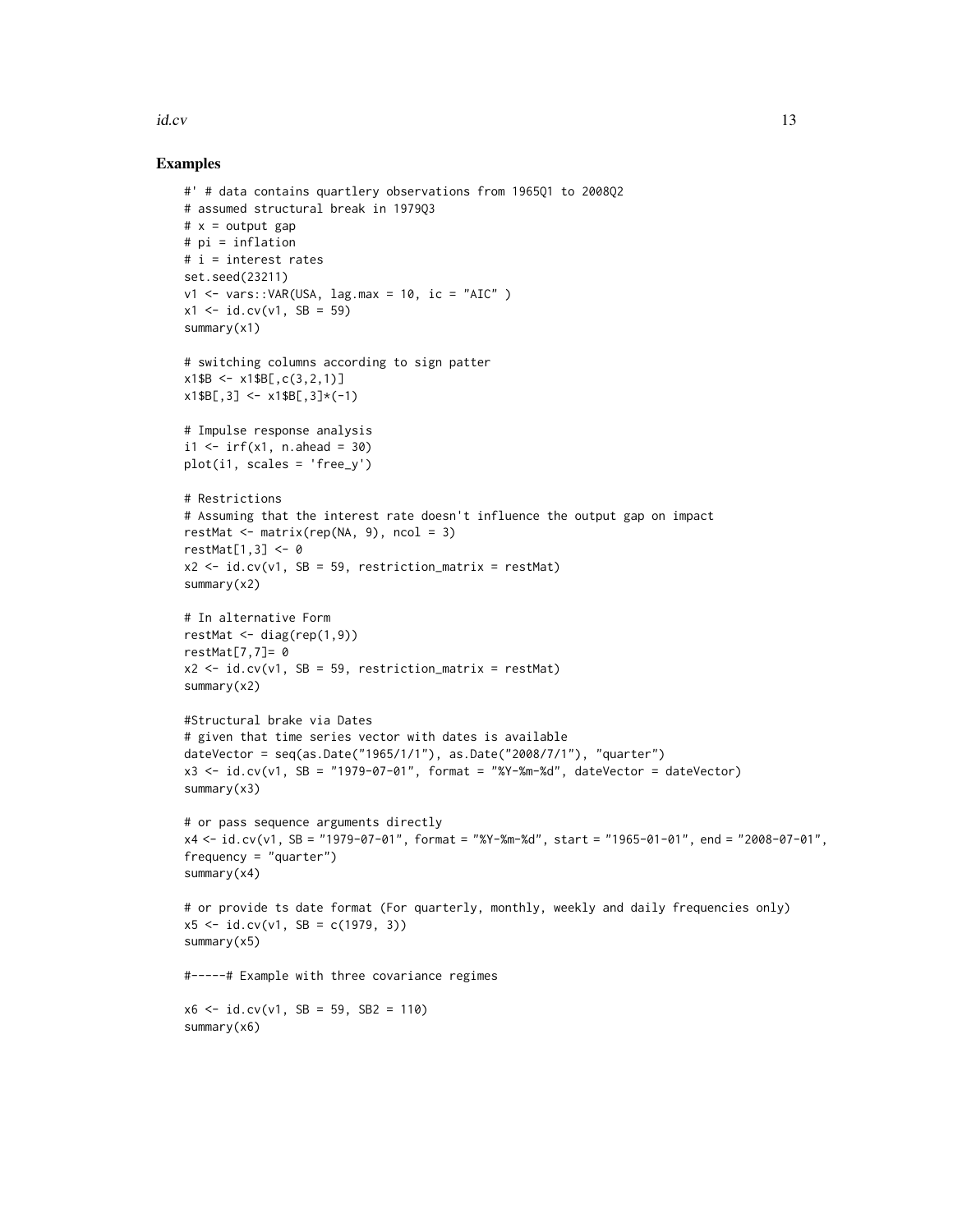<span id="page-13-1"></span><span id="page-13-0"></span>id.cvm *Independence-based identification of SVAR models via Cramer-von Mises (CVM) distance*

#### Description

Given an estimated VAR model, this function applies independence-based identification for the structural impact matrix B of the corresponding SVAR model

$$
y_t = c_t + A_1 y_{t-1} + \dots + A_p y_{t-p} + u_t = c_t + A_1 y_{t-1} + \dots + A_p y_{t-p} + B \epsilon_t.
$$

Matrix B corresponds to the unique decomposition of the least squares covariance matrix  $\Sigma_u$  = BB' if the vector of structural shocks  $\epsilon_t$  contains at most one Gaussian shock (Comon, 1994). A nonparametric dependence measure, the Cramer-von Mises distance (Genest and Remillard, 2004), determines least dependent structural shocks. The minimum is obtained by a two step optimization algorithm similar to the technique described in Herwartz and Ploedt (2016).

# Usage

 $id.cvm(x, dd = NULL, itermax = 500, steptol = 100, iter2 = 75)$ 

## Arguments

| $\mathsf{x}$ | An object of class 'vars', 'vec2var', 'nlVar'. Estimated VAR object                                                                                                                                           |
|--------------|---------------------------------------------------------------------------------------------------------------------------------------------------------------------------------------------------------------|
| dd           | Object of class 'indepTestDist' (generated by 'indepTest' from package 'cop-<br>ula'). A simulated independent sample of the same size as the data. If not<br>supplied, it will be calculated by the function |
| itermax      | Integer. IMaximum number of iterations for DEoptim                                                                                                                                                            |
| steptol      | Numeric. Tolerance for steps without improvement for DEoptim                                                                                                                                                  |
| iter2        | Integer. Number of iterations for the second optimization                                                                                                                                                     |

#### Value

A list of class "svars" with elements

| B      | Estimated structural impact matrix B, i.e. unique decomposition of the covari-<br>ance matrix of reduced form errors |
|--------|----------------------------------------------------------------------------------------------------------------------|
| A_hat  | <b>Estimated VAR</b> parameter                                                                                       |
| method | Method applied for identification                                                                                    |
| n      | Number of observations                                                                                               |
| type   | Type of the VAR model, e.g. 'const'                                                                                  |
| У      | Data matrix                                                                                                          |
| p      | Number of lags                                                                                                       |
| К      | Dimension of the VAR                                                                                                 |
|        |                                                                                                                      |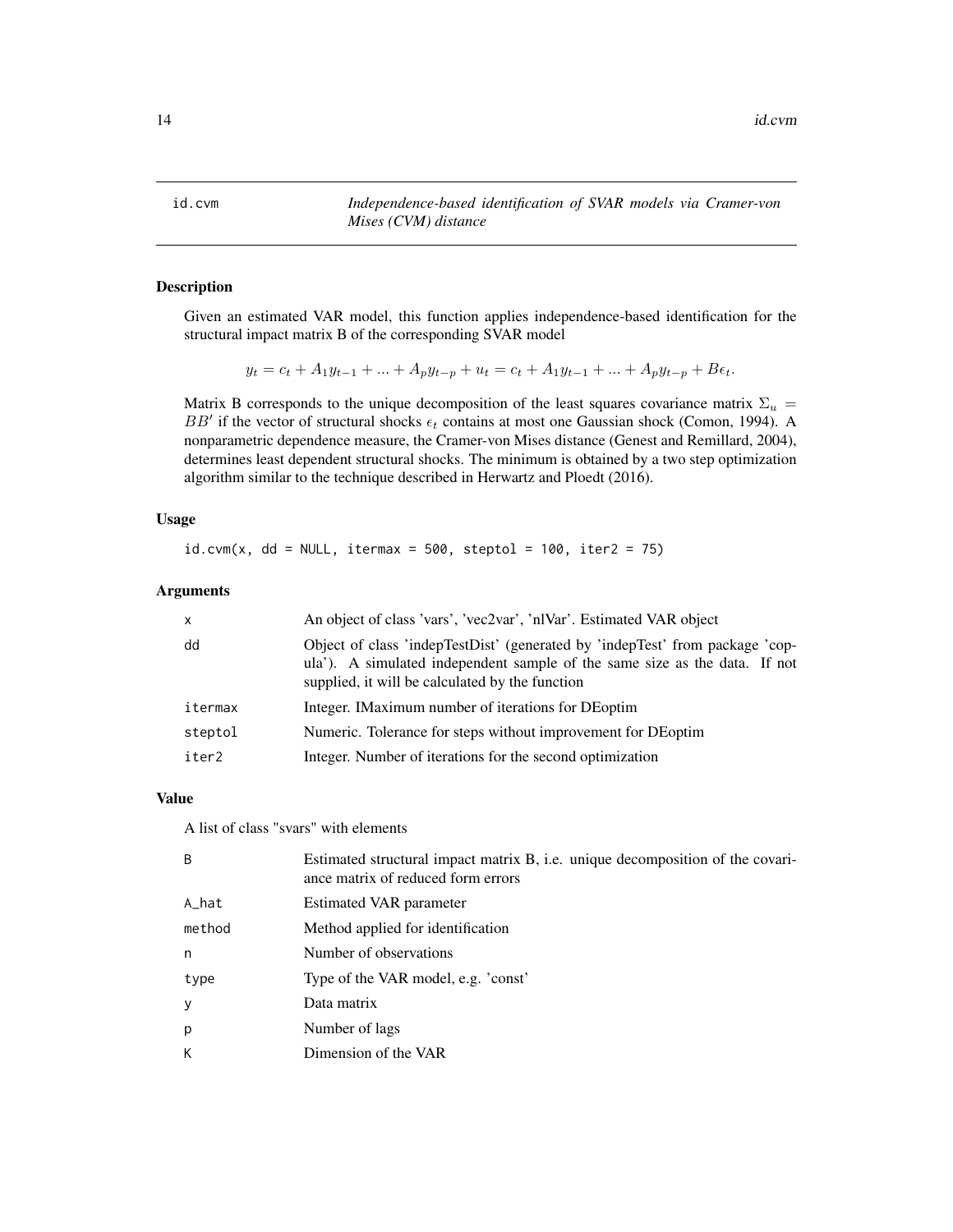#### <span id="page-14-0"></span>id.cvm and the contract of the contract of the contract of the contract of the contract of the contract of the contract of the contract of the contract of the contract of the contract of the contract of the contract of the

| rotation_angles |                                                                                                                                                   |  |
|-----------------|---------------------------------------------------------------------------------------------------------------------------------------------------|--|
|                 | Rotation angles, which lead to maximum independence                                                                                               |  |
| inc             | Indicator. $1 =$ second optimization increased the estimation precision. $0 =$ sec-<br>ond optimization did not increase the estimation precision |  |
| test.stats      | Computed test statistics of independence test                                                                                                     |  |
| iter1           | Number of iterations of first optimization                                                                                                        |  |
| test1           | Minimum test statistic from first optimization                                                                                                    |  |
| test2           | Minimum test statistic from second optimization                                                                                                   |  |
| <b>VAR</b>      | Estimated input VAR object                                                                                                                        |  |

#### References

Herwartz, H., 2018. Hodges Lehmann detection of structural shocks - An Analysis of macroeconomic dynamics in the Euro Area, Oxford Bulletin of Economics and Statistics

Herwartz, H. & Ploedt, M., 2016. The macroeconomic effects of oil price shocks: Evidence from a statistical identification approach, Journal of International Money and Finance, 61, 30-44

Comon, P., 1994. Independent component analysis, A new concept?, Signal Processing, 36, 287- 314

Genest, C. & Remillard, B., 2004. Tests of independence and randomness based on the empirical copula process, Test, 13, 335-370

# See Also

For alternative identification approaches see [id.st](#page-21-1), [id.garch](#page-16-1), [id.cv](#page-9-1), [id.dc](#page-15-1) or [id.ngml](#page-19-1)

#### Examples

```
# data contains quarterly observations from 1965Q1 to 2008Q3
# x = output gap
# pi = inflation
# i = interest rates
set.seed(23211)
v1 <- vars:: VAR(USA, lag.max = 10, ic = "AIC")
cob <- copula::indepTestSim(v1$obs, v1$K, verbose=FALSE)
x1 \le -id.cvm(v1, dd = cob)summary(x1)
# switching columns according to sign pattern
x1$B <- x1$B[,c(3,2,1)]
x1$B[,3] < - x1$B[,3] \times (-1)# impulse response analysis
```

```
i1 \leftarrow \text{irf}(x1, n.\text{ahead} = 30)plot(i1, scales = 'free_y')
```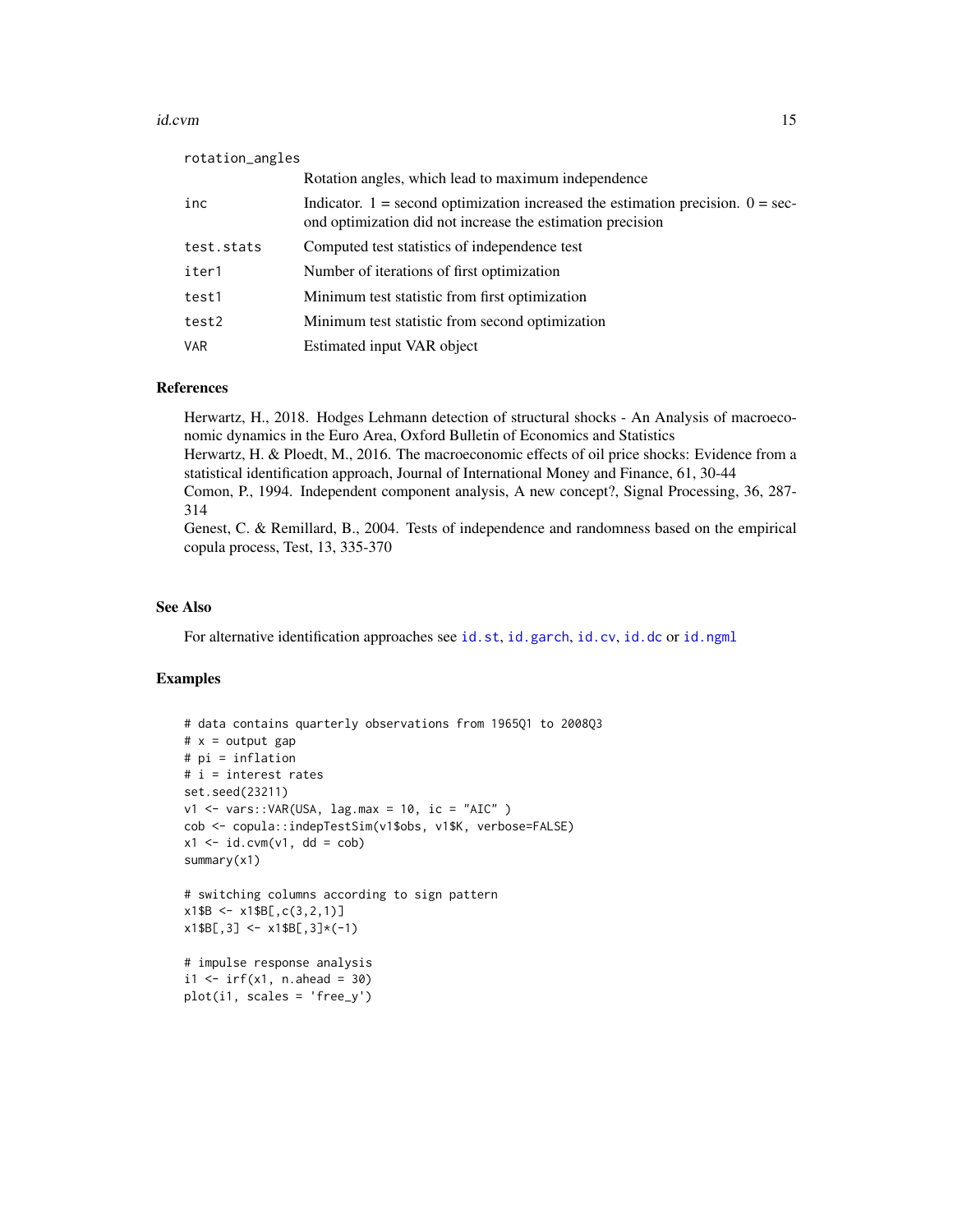<span id="page-15-1"></span><span id="page-15-0"></span>id.dc *Independence-based identification of SVAR models build on distance covariances (DC) statistic*

#### Description

Given an estimated VAR model, this function applies independence-based identification for the structural impact matrix B of the corresponding SVAR model

$$
y_t = c_t + A_1 y_{t-1} + \dots + A_p y_{t-p} + u_t = c_t + A_1 y_{t-1} + \dots + A_p y_{t-p} + B \epsilon_t.
$$

Matrix B corresponds to the unique decomposition of the least squares covariance matrix  $\Sigma_u$  = BB' if the vector of structural shocks  $\epsilon_t$  contains at most one Gaussian shock (Comon, 1994). A nonparametric dependence measure, the distance covariance (Szekely et al, 2007), determines least dependent structural shocks. The algorithm described in Matteson and Tsay (2013) is applied to calculate the matrix B.

#### Usage

 $id.dc(x, PIT = FALSE)$ 

#### Arguments

|     | An object of class 'vars', 'vec2var', 'nlVar'. Estimated VAR object          |
|-----|------------------------------------------------------------------------------|
| PTT | Logical. If PIT='TRUE', the distribution and density of the independent com- |
|     | ponents are estimated using gaussian kernel density estimates                |

## Value

A list of class "svars" with elements

| B          | Estimated structural impact matrix B, i.e. unique decomposition of the covari-<br>ance matrix of reduced form errors |  |
|------------|----------------------------------------------------------------------------------------------------------------------|--|
| A_hat      | <b>Estimated VAR</b> parameter                                                                                       |  |
| method     | Method applied for identification                                                                                    |  |
| n          | Number of observations                                                                                               |  |
| type       | Type of the VAR model, e.g. 'const'                                                                                  |  |
| У          | Data matrix                                                                                                          |  |
| p          | Number of lags                                                                                                       |  |
| К          | Dimension of the VAR                                                                                                 |  |
| PIT        | Logical, if PIT is used                                                                                              |  |
| <b>VAR</b> | Estimated input VAR object                                                                                           |  |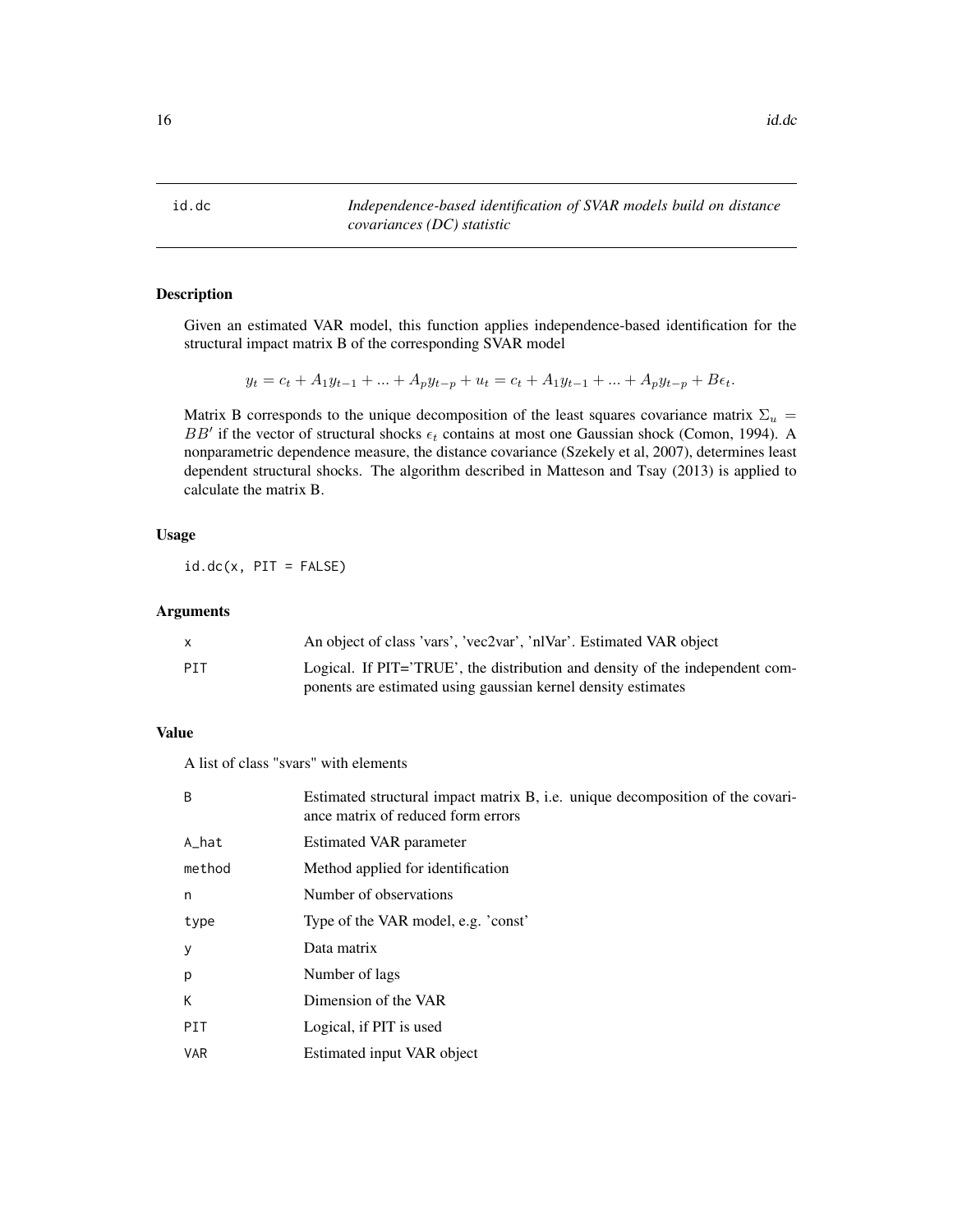#### <span id="page-16-0"></span>id.garch 17

#### References

Matteson, D. S. & Tsay, R. S., 2013. Independent Component Analysis via Distance Covariance, pre-print

Szekely, G. J.; Rizzo, M. L. & Bakirov, N. K., 2007. Measuring and testing dependence by correlation of distances Ann. Statist., 35, 2769-2794

Comon, P., 1994. Independent component analysis, A new concept?, Signal Processing, 36, 287- 314

# See Also

For alternative identification approaches see [id.st](#page-21-1), [id.garch](#page-16-1), [id.cvm](#page-13-1), [id.cv](#page-9-1) or [id.ngml](#page-19-1)

#### Examples

```
# data contains quarterly observations from 1965Q1 to 2008Q3
# x = output gap# pi = inflation
# i = interest rates
set.seed(23211)
v1 <- vars::VAR(USA, lag.max = 10, ic = "AIC" )
x1 \leftarrow id.dc(v1)summary(x1)
# switching columns according to sign pattern
x1$B <- x1$B[, c(3, 2, 1)]
x1$B[,3] < - x1$B[,3] * (-1)# impulse response analysis
i1 \leftarrow \text{irf}(x1, n.\text{ahead} = 30)plot(i1, scales = 'free_y')
```
<span id="page-16-1"></span>id.garch *Identification of SVAR models through patterns of GARCH*

#### Description

Given an estimated VAR model, this function uses GARCH-type variances to identify the structural impact matrix B of the corresponding SVAR model

$$
y_t = c_t + A_1 y_{t-1} + \dots + A_p y_{t-p} + u_t = c_t + A_1 y_{t-1} + \dots + A_p y_{t-p} + B \epsilon_t.
$$

Matrix B corresponds to the decomposition of the least squares covariance matrix  $\Sigma_u = B\Lambda_t B'$ , where  $\Lambda_t$  is the estimated conditional heteroskedasticity matrix.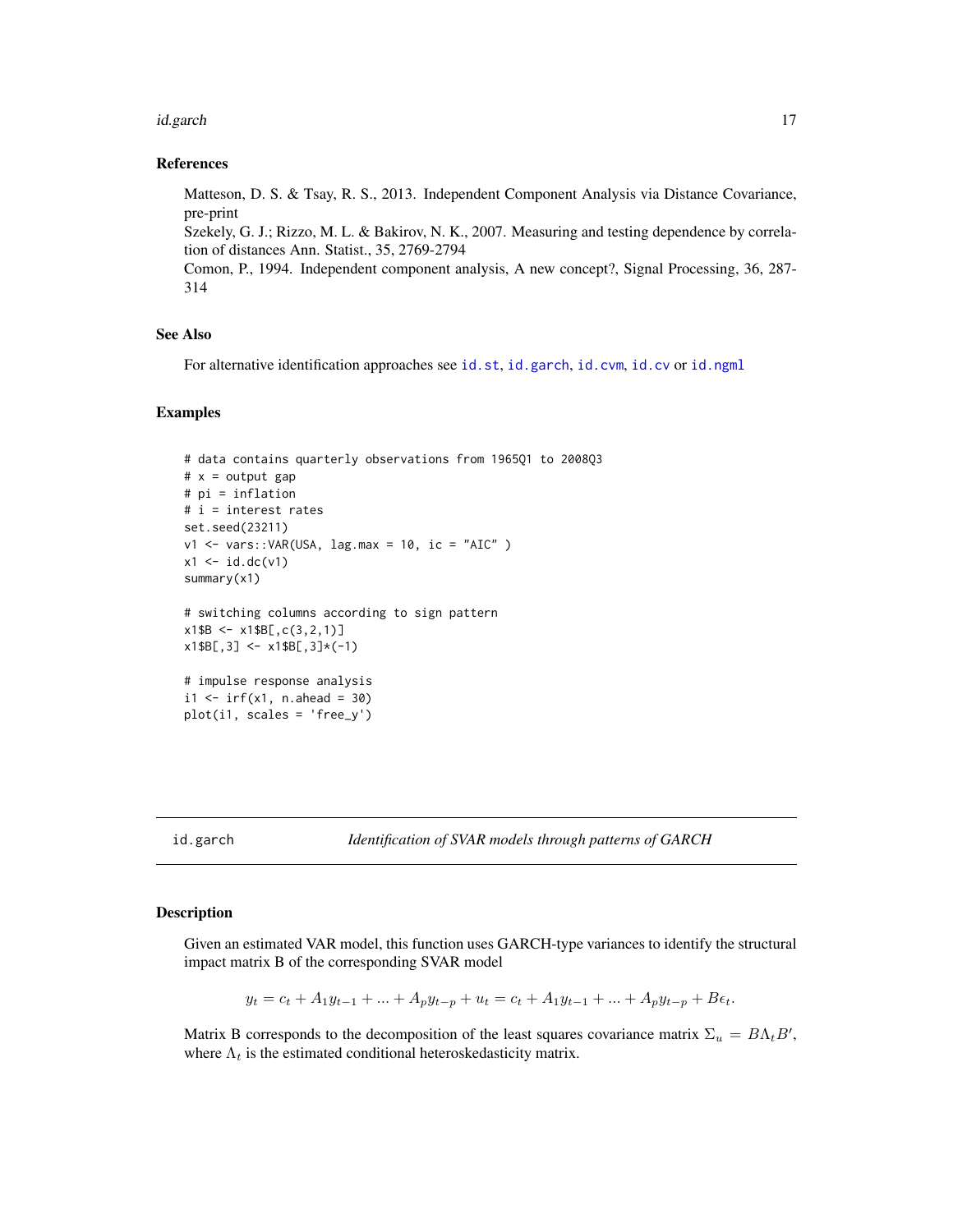# Usage

```
id.garch(
  x,
  max.iter = 5,
  crit = 0.001,restriction_matrix = NULL,
  start_iter = 50
\mathcal{L}
```
# Arguments

| X                  | An object of class 'vars', 'vec2var', 'nlVar'. Estimated VAR object                                                                                                                                                                                                                                                           |  |
|--------------------|-------------------------------------------------------------------------------------------------------------------------------------------------------------------------------------------------------------------------------------------------------------------------------------------------------------------------------|--|
| max.iter           | Integer. Number of maximum likelihood optimizations                                                                                                                                                                                                                                                                           |  |
| crit               | Numeric. Critical value for the precision of the iterative procedure                                                                                                                                                                                                                                                          |  |
| restriction_matrix |                                                                                                                                                                                                                                                                                                                               |  |
|                    | Matrix. A matrix containing presupposed entries for matrix B, NA if no restric-<br>tion is imposed (entries to be estimated). Alternatively, a $K^2^*K^2$ matrix can<br>be passed, where ones on the diagonal designate unrestricted and zeros restricted<br>coefficients. (as suggested in Luetkepohl, 2017, section 5.2.1). |  |
| start_iter         | Numeric. Number of random candidate initial values for univariate $GRACH(1,1)$<br>optimization.                                                                                                                                                                                                                               |  |

# Value

A list of class "svars" with elements

| B                                                | Estimated structural impact matrix B, i.e. unique decomposition of the covari-<br>ance matrix of reduced form residuals |  |
|--------------------------------------------------|-------------------------------------------------------------------------------------------------------------------------|--|
| Standard errors of matrix B<br>$B_$ SE           |                                                                                                                         |  |
| GARCH_parameter                                  |                                                                                                                         |  |
|                                                  | Estimated GARCH parameters of univariate GARCH models                                                                   |  |
| GARCH_SE                                         | Standard errors of GARCH parameters                                                                                     |  |
| n                                                | Number of observations                                                                                                  |  |
| Fish                                             | Observed Fisher information matrix                                                                                      |  |
| Lik                                              | Function value of likelihood                                                                                            |  |
| iteration                                        | Number of likelihood optimizations                                                                                      |  |
| method                                           | Method applied for identification                                                                                       |  |
| A_hat                                            | Estimated VAR parameter via GLS                                                                                         |  |
| type                                             | Type of the VAR model, e.g. 'const'                                                                                     |  |
| restrictions<br>Number of specified restrictions |                                                                                                                         |  |
| restriction_matrix                               |                                                                                                                         |  |
|                                                  | Specified restriction matrix                                                                                            |  |
| У                                                | Data matrix                                                                                                             |  |
| p                                                | Number of lags                                                                                                          |  |
|                                                  |                                                                                                                         |  |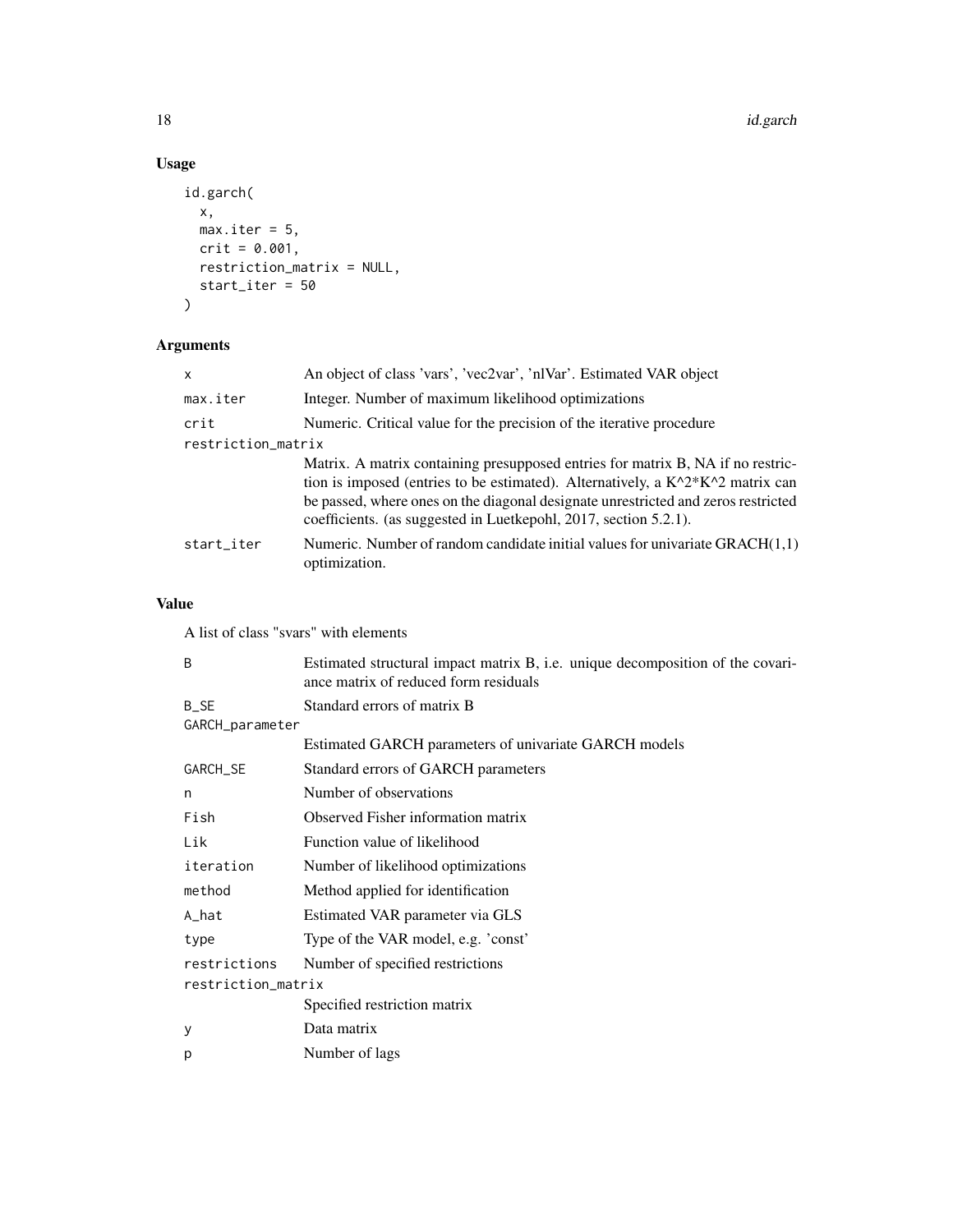<span id="page-18-0"></span>

| K.     | Dimension of the VAR                                                                                                                                       |
|--------|------------------------------------------------------------------------------------------------------------------------------------------------------------|
| VAR    | Estimated input VAR object                                                                                                                                 |
| I test | Results of a series of sequential tests on the number of heteroskedastic shocks<br>present in the system as described in Luetkepohl and Milunovich (2016). |

#### References

Normadin, M. & Phaneuf, L., 2004. Monetary Policy Shocks: Testing Identification Conditions under Time-Varying Conditional Volatility. Journal of Monetary Economics, 51(6), 1217-1243.

Lanne, M. & Saikkonen, P., 2007. A Multivariate Generalized Orthogonal Factor GARCH Model. Journal of Business & Economic Statistics, 25(1), 61-75.

Luetkepohl, H. & Milunovich, G. 2016. Testing for identification in SVAR-GARCH models. Journal of Economic Dynamics and Control, 73(C):241-258

# See Also

For alternative identification approaches see [id.st](#page-21-1), [id.cvm](#page-13-1), [id.cv](#page-9-1), [id.dc](#page-15-1) or [id.ngml](#page-19-1)

#### Examples

```
# data contains quartlery observations from 1965Q1 to 2008Q2
# assumed structural break in 1979Q3
# x = output gap# pi = inflation
# i = interest rates
set.seed(23211)
v1 <- vars::VAR(USA, lag.max = 10, ic = "AIC" )
x1 \leftarrow id.garch(v1)summary(x1)
# Impulse response analysis
i1 \leftarrow \inf(x1, n.\text{ ahead} = 30)plot(i1, scales = 'free_y')
# Restrictions
# Assuming that the interest rate doesn't influence the output gap on impact
restMat \leq matrix(rep(NA, 9), ncol = 3)
restMat[1,3] <- 0
x2 \le -id.garch(v1, restriction_matrix = restMat)summary(x2)
```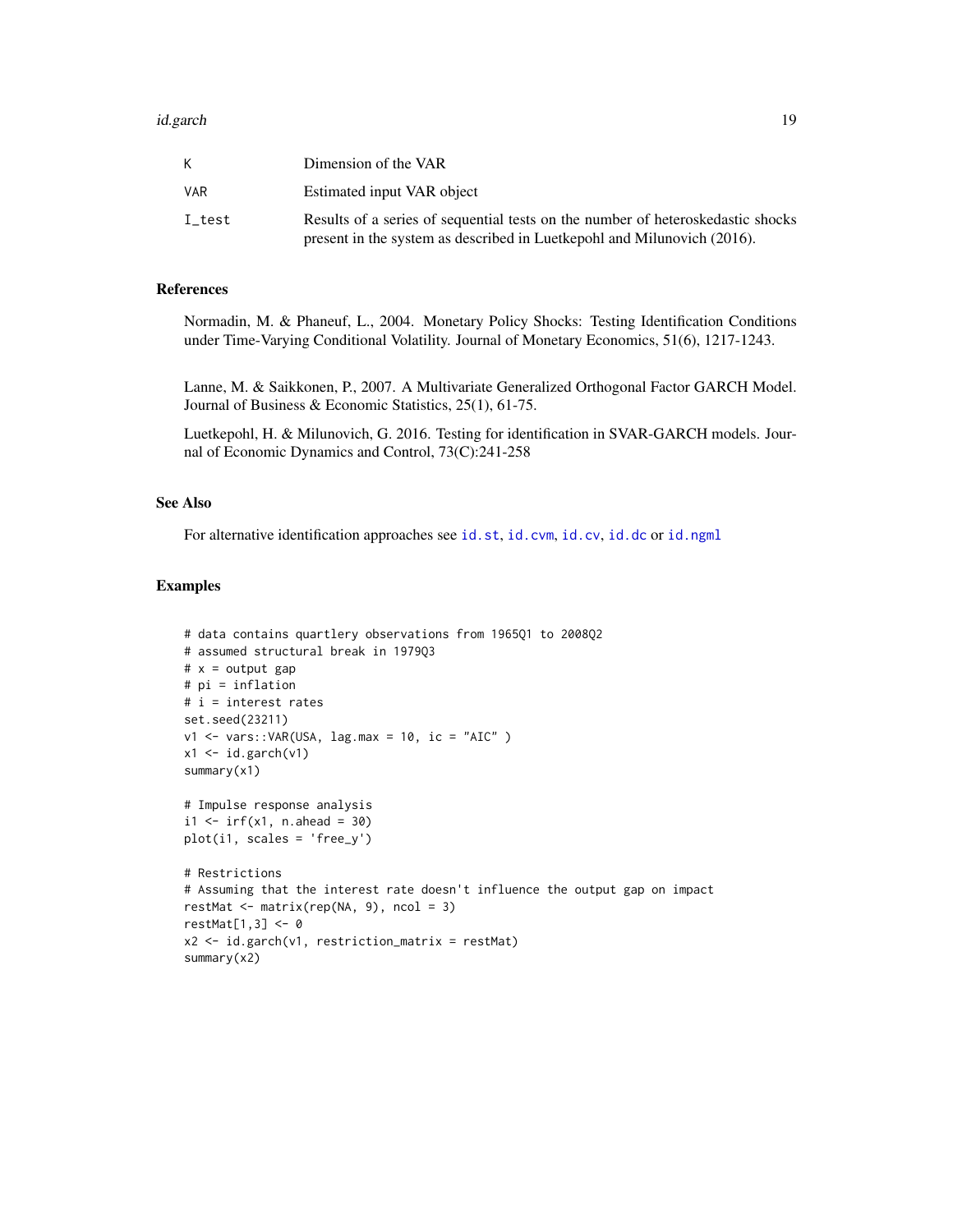<span id="page-19-1"></span><span id="page-19-0"></span>id.ngml *Non-Gaussian maximum likelihood (NGML) identification of SVAR models*

# Description

Given an estimated VAR model, this function applies identification by means of a non-Gaussian likelihood for the structural impact matrix B of the corresponding SVAR model

$$
y_t = c_t + A_1 y_{t-1} + \dots + A_p y_{t-p} + u_t = c_t + A_1 y_{t-1} + \dots + A_p y_{t-p} + B \epsilon_t.
$$

Matrix B corresponds to the unique decomposition of the least squares covariance matrix  $\Sigma_u$  = BB' if the vector of structural shocks  $\epsilon_t$  contains at most one Gaussian shock (Comon, 94). A likelihood function of independent t-distributed structural shocks  $\epsilon_t = B^{-1}u_t$  is maximized with respect to the entries of B and the degrees of freedom of the t-distribution (Lanne et al., 2017).

# Usage

id.ngml(x, stage3 = FALSE, restriction\_matrix = NULL)

#### **Arguments**

| $\mathsf{X}$       | An object of class 'vars', 'vec2var', 'nlVar'. Estimated VAR object                                                            |  |
|--------------------|--------------------------------------------------------------------------------------------------------------------------------|--|
| stage3             | Logical. If stage3="TRUE", the VAR parameters are estimated via non-gaussian<br>maximum likelihood (computationally demanding) |  |
| restriction_matrix |                                                                                                                                |  |
|                    | Matrix. A matrix containing presupposed entries for matrix B, NA if no restric-                                                |  |
|                    | tion is imposed (entries to be estimated). Alternatively, a $K^2*K^2$ matrix can                                               |  |

coefficients. (as suggested in Luetkepohl, 2017, section 5.2.1).

be passed, where ones on the diagonal designate unrestricted and zeros restricted

#### Value

A list of class "svars" with elements

| B                    | Estimated structural impact matrix B, i.e. unique decomposition of the covari-<br>ance matrix of reduced form errors |  |
|----------------------|----------------------------------------------------------------------------------------------------------------------|--|
|                      |                                                                                                                      |  |
| sigma                | Estimated scale of the standardized matrix B_stand, i.e. $B = B_s$ tand $\ast diag(\sigma_1, , \sigma_K)$            |  |
| sigma_SE             | Standard errors of the scale                                                                                         |  |
| df                   | Estimated degrees of freedom                                                                                         |  |
| $df$ <sub>_</sub> SE | Standard errors of the degrees of freedom                                                                            |  |
| Fish                 | Observed Fisher information matrix                                                                                   |  |
| A_hat                | Estimated VAR parameter via ML                                                                                       |  |
| B_stand              | Estimated standardized structural impact matrix                                                                      |  |
| B_stand_SE           | Standard errors of standardized matrix B stand                                                                       |  |
|                      |                                                                                                                      |  |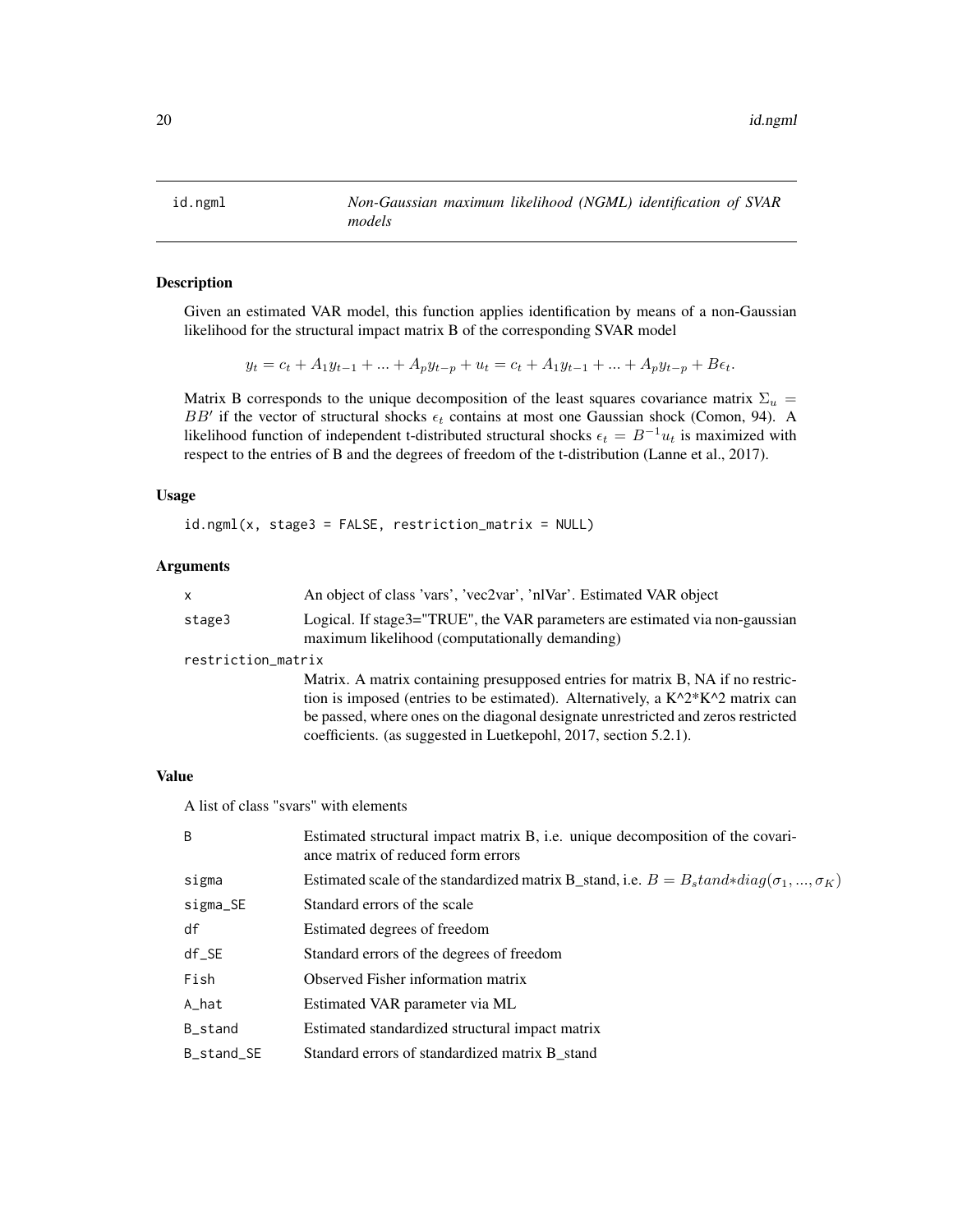#### <span id="page-20-0"></span>id.ngml 21

| Lik                | Function value of likelihood          |  |
|--------------------|---------------------------------------|--|
| method             | Method applied for identification     |  |
| n                  | Number of observations                |  |
| type               | Type of the VAR model, e.g. 'const'   |  |
| у                  | Data matrix                           |  |
| р                  | Number of lags                        |  |
| Κ                  | Dimension of the VAR                  |  |
| restrictions       | Number of specified restrictions      |  |
| restriction_matrix |                                       |  |
|                    | Specified restriction matrix          |  |
| stage3             | Logical, whether Stage 3 is performed |  |
| VAR                | Estimated input VAR object            |  |

# References

Lanne, M., Meitz, M., Saikkonen, P., 2017. Identification and estimation of non-Gaussian structural vector autoregressions. J. Econometrics 196 (2), 288-304. Comon, P., 1994. Independent component analysis, A new concept?, Signal Processing, 36, 287- 314

# See Also

For alternative identification approaches see [id.st](#page-21-1), [id.garch](#page-16-1), [id.cvm](#page-13-1), [id.dc](#page-15-1) or [id.cv](#page-9-1)

# Examples

```
# data contains quarterly observations from 1965Q1 to 2008Q3
# x = output gap
# pi = inflation
# i = interest rates
set.seed(23211)
v1 \le -\text{vars}: \text{VAR}(\text{USA}, \text{lag.max} = 10, \text{ ic} = \text{"AIC"})x1 \leftarrow id.ngml(v1)summary(x1)
# switching columns according to sign pattern
x1$B <- x1$B[,c(3,2,1)]
x1$B[,3] < - x1$B[,3] * (-1)# impulse response analysis
i1 \leftarrow \inf(x1, n.\text{ ahead} = 30)plot(i1, scales = 'free_y')
```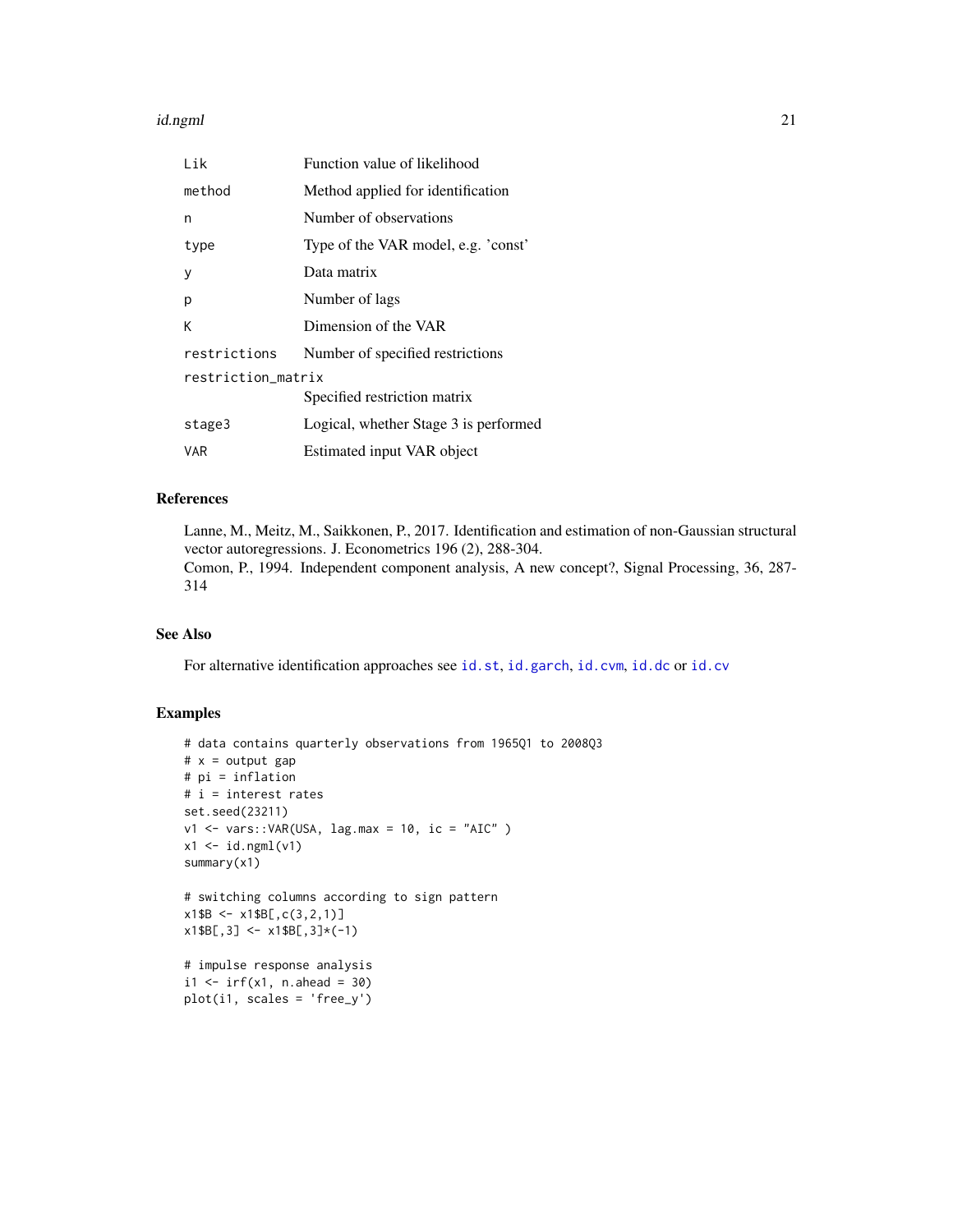<span id="page-21-1"></span><span id="page-21-0"></span>id.st *Identification of SVAR models by means of a smooth transition (ST) in covariance*

## Description

Given an estimated VAR model, this function uses a smooth transition in the covariance to identify the structural impact matrix B of the corresponding SVAR model

$$
y_t = c_t + A_1 y_{t-1} + \dots + A_p y_{t-p} + u_t = c_t + A_1 y_{t-1} + \dots + A_p y_{t-p} + B \epsilon_t.
$$

Matrix B corresponds to the decomposition of the pre-break covariance matrix  $\Sigma_1 = BB'$ . The post-break covariance corresponds to  $\Sigma_2 = B\Lambda B'$  where  $\Lambda$  is the estimated heteroskedasticity matrix.

#### Usage

```
id.st(
  x,
  c_lower = 0.3,
  c_{\text{upper}} = 0.7,
  c_{}step = 5,
  c_fix = NULL,transition_variable = NULL,
  gamma<sub>_lower</sub> = -3,
  gamma_{\text{comp}} = 2,
  gamma_step = 0.5,
  gamma_fix = NULL,
  nc = 1,
  max.iter = 5,
  crit = 0.001,restriction_matrix = NULL,
  lr_test = FALSE
)
```
#### Arguments

| x        | An object of class 'vars', 'vec2var', 'nlVar'. Estimated VAR object                                                                                                                                                                               |
|----------|---------------------------------------------------------------------------------------------------------------------------------------------------------------------------------------------------------------------------------------------------|
| c_lower  | Numeric. Starting point for the algorithm to start searching for the volatility<br>shift. Default is 0.3*(Total number of observations)                                                                                                           |
| c_upper  | Numeric. Ending point for the algorithm to stop searching for the volatility shift.<br>Default is 0.7 <sup>*</sup> (Total number of observations). Note that in case of a stochastic<br>transition variable, the input requires an absolute value |
| c_step   | Integer. Step width of c. Default is 5. Note that in case of a stochastic transition<br>variable, the input requires an absolute value                                                                                                            |
| $c_f$ ix | Numeric. If the transition point is known, it can be passed as an argument where<br>transition point = Number of observations - $c$ _fix                                                                                                          |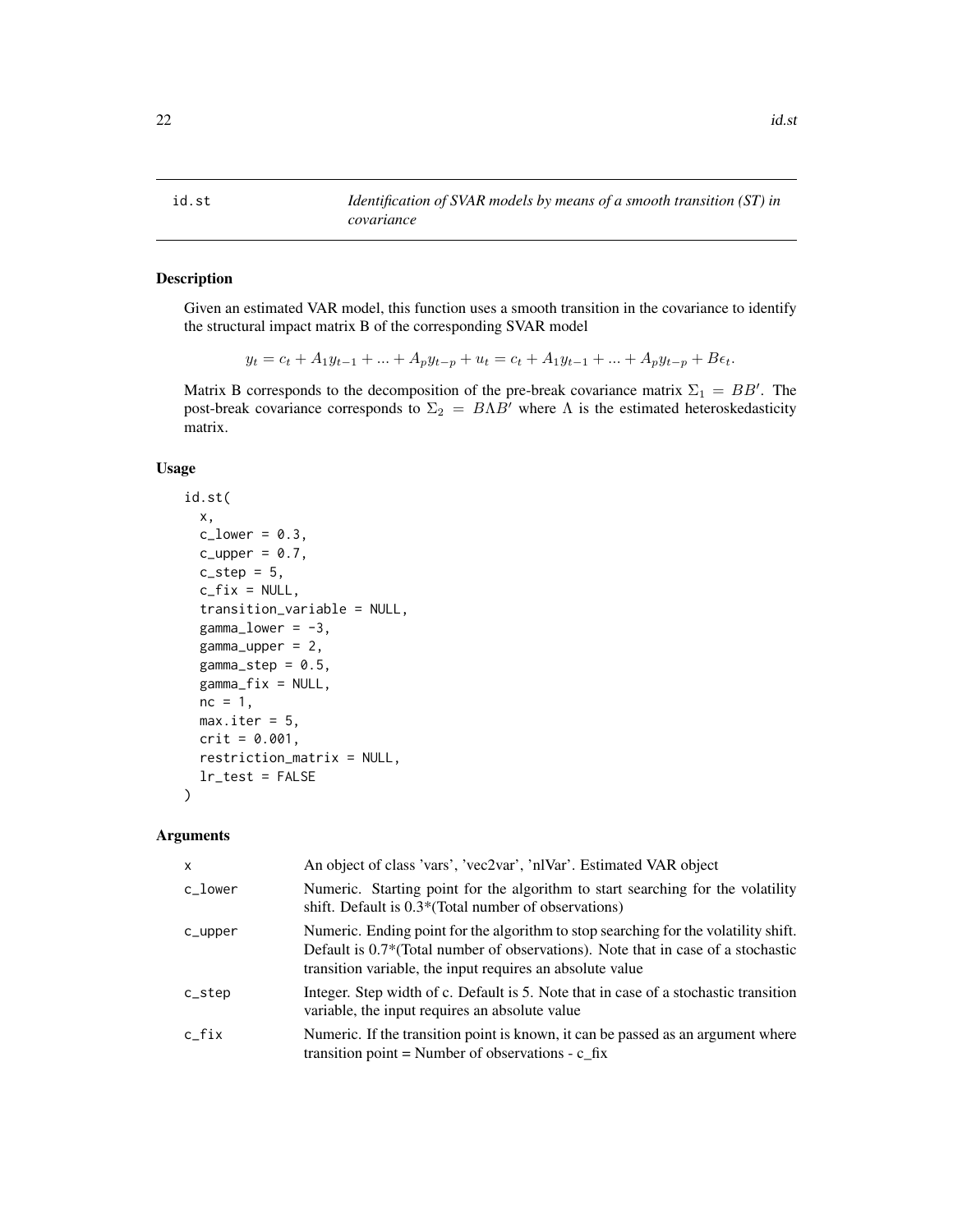#### transition\_variable

A numeric vector that represents the transition variable. By default (NULL), the time is used as transition variable. Note that c\_lower,c\_upper, c\_step and/or c\_fix have to be adjusted to the specified transition variable

- gamma\_lower Numeric. Lower bound for gamma. Small values indicate a flat transition function. Default is -3
- gamma\_upper Numeric. Upper bound for gamma. Large values indicate a steep transition function. Default is 2
- gamma\_step Numeric. Step width of gamma. Default is 0.5
- gamma\_fix Numeric. A fixed value for gamma, alternative to gamma found by the function
- nc Integer. Number of processor cores Note that the smooth transition model is computationally extremely demanding.
- max.iter Integer. Number of maximum GLS iterations

```
crit Numeric. Critical value for the precision of the GLS estimation
```
restriction\_matrix

Matrix. A matrix containing presupposed entries for matrix B, NA if no restriction is imposed (entries to be estimated). Alternatively, a  $K^2*K^2$  matrix can be passed, where ones on the diagonal designate unrestricted and zeros restricted coefficients. (as suggested in Luetkepohl, 2017, section 5.2.1).

lr\_test Logical. Indicates whether the restricted model should be tested against the unrestricted model via a likelihood ratio test

#### Value

A list of class "svars" with elements

| Lambda              | Estimated heteroscedasticity matrix $\Lambda$                                                                           |
|---------------------|-------------------------------------------------------------------------------------------------------------------------|
| Lambda_SE           | Matrix of standard errors of Lambda                                                                                     |
| B                   | Estimated structural impact matrix B, i.e. unique decomposition of the covari-<br>ance matrix of reduced form residuals |
| B_SE                | Standard errors of matrix B                                                                                             |
| n                   | Number of observations                                                                                                  |
| Fish                | Observed Fisher information matrix                                                                                      |
| Lik                 | Function value of likelihood                                                                                            |
|                     | wald_statistic Results of pairwise Wald tests                                                                           |
| iteration           | Number of GLS estimations                                                                                               |
| method              | Method applied for identification                                                                                       |
| $est_c$             | Structural break (number of observations)                                                                               |
| $est_g$             | <b>Transition coefficient</b>                                                                                           |
| transition_variable |                                                                                                                         |
|                     | Vector of transition variable                                                                                           |
| comb                | Number of all grid combinations of gamma and c                                                                          |
|                     |                                                                                                                         |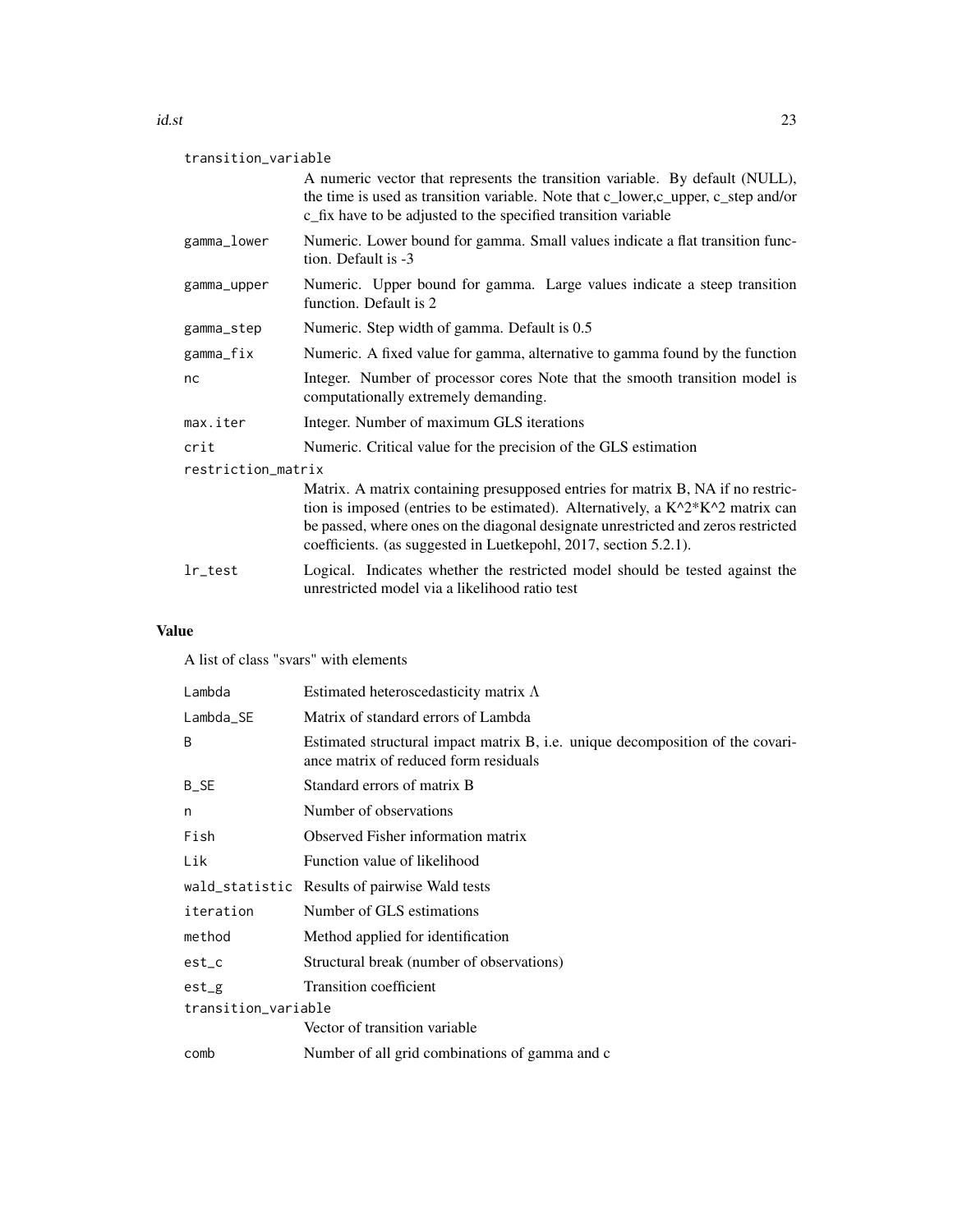# <span id="page-23-0"></span>transition\_function Vector of transition function

|                    | veetor or transition runetion                         |
|--------------------|-------------------------------------------------------|
| A_hat              | Estimated VAR parameter via GLS                       |
| type               | Type of the VAR model e.g., 'const'                   |
| y                  | Data matrix                                           |
| p                  | Number of lags                                        |
| К                  | Dimension of the VAR                                  |
| restrictions       | Number of specified restrictions                      |
| restriction_matrix |                                                       |
|                    | Specified restriction matrix                          |
| lr test            | Logical, whether a likelihood ratio test is performed |
| lRatioTest         | Results of likelihood ratio test                      |
| <b>VAR</b>         | Estimated input VAR object                            |

# References

Luetkepohl H., Netsunajev A., 2017. Structural vector autoregressions with smooth transition in variances. Journal of Economic Dynamics and Control, 84, 43 - 57. ISSN 0165-1889.

#### See Also

For alternative identification approaches see [id.cv](#page-9-1), [id.garch](#page-16-1), [id.cvm](#page-13-1), [id.dc](#page-15-1), or [id.ngml](#page-19-1)

# Examples

```
# data contains quartlery observations from 1965Q1 to 2008Q2
# x = output gap# pi = inflation
# i = interest rates
set.seed(23211)
v1 \le -\text{vars}: VAR(USA, lag.max = 10, ic = "AIC")x1 \le -id.st(v1, c_fix = 80, gamma_fix = 0)summary(x1)
plot(x1)
# switching columns according to sign patter
x1$B <- x1$B[,c(3,2,1)]
x1$B[,3] < - x1$B[,3] * (-1)# Impulse response analysis
i1 \leftarrow \inf(x1, n.\text{ ahead} = 30)plot(i1, scales = 'free_y')
# Example with same data set as in Luetkepohl and Nestunajev 2017
v1 \le -\text{vars}: \text{VAR(LN, p = 3, type = 'const')}x1 \le -id.st(v1, c_fix = 167, gamma_fix = -2.77)summary(x1)
```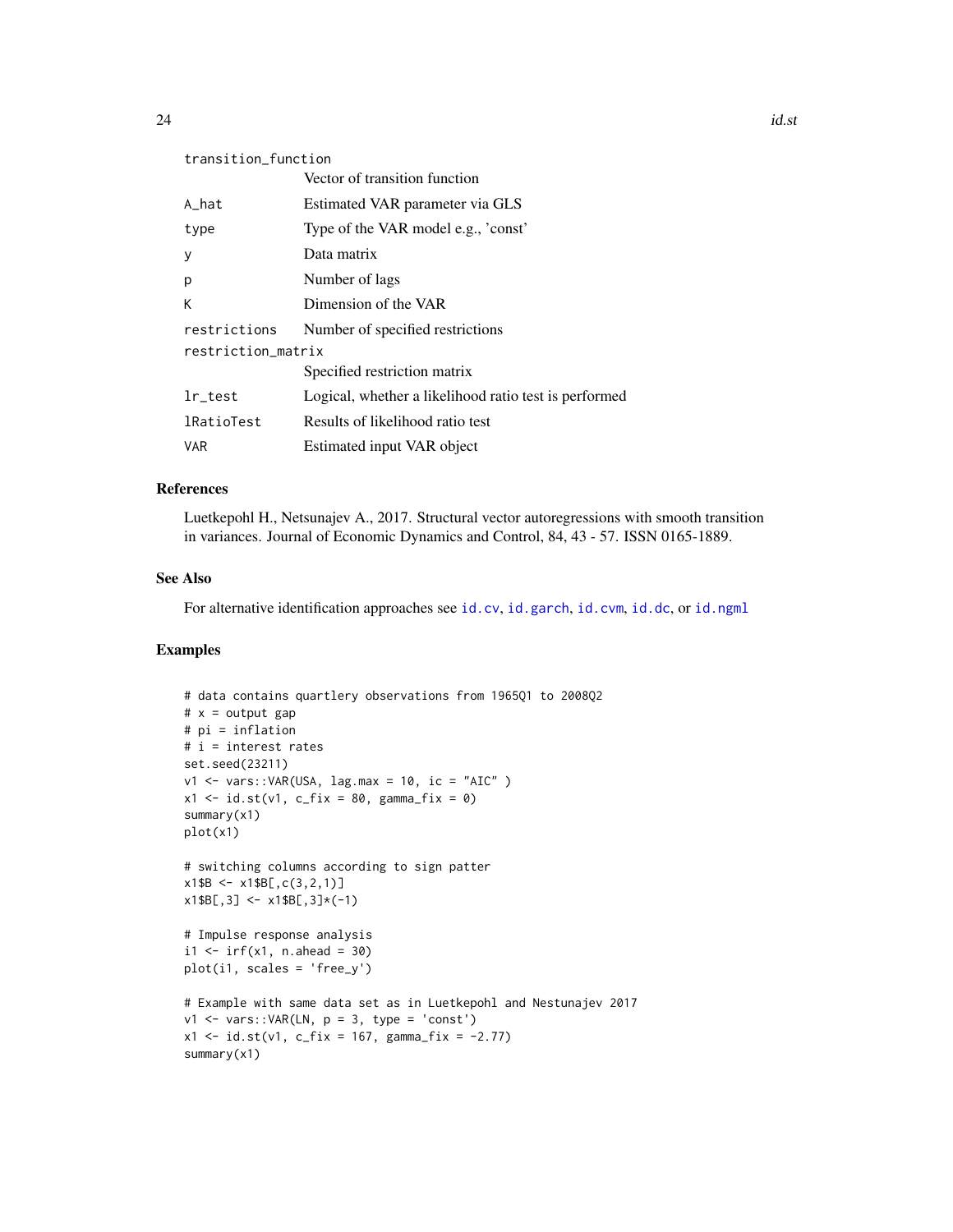```
plot(x1)
# Using a lagged endogenous transition variable
# In this example inflation with two lags
inf \leftarrow \text{LN}[-c(1, 449, 450), 2] \times (1/sd(LN[-c(1, 449, 450), 2]))x1_inf <- id.st(v1, c_fix = 4.41, gamma_fix = 0.49, transition_variable = inf)
summary(x1_inf)
```
plot(x1\_inf)

irf *Impulse Response Functions for SVAR Models*

# Description

Calculation of impulse response functions for an identified SVAR object 'svars' derived by function id.cvm( ),id.cv( ),id.dc( ), id.ngml( ) or id.st( ).

# Usage

## S3 method for class 'svars'  $irf(x, ..., n. ahead = 20)$ 

# Arguments

| X       | SVAR object of class "svars". |
|---------|-------------------------------|
| $\cdot$ | Currently not used.           |
| n.ahead | Integer specifying the steps. |

# Value

A list with class attribute "svarirf" holding the impulse response functions as data frame.

# References

Luetkepohl, H., 2005. New introduction to multiple time series analysis, Springer-Verlag, Berlin.

# See Also

[id.cvm](#page-13-1), [id.dc](#page-15-1), [id.ngml](#page-19-1), [id.cv](#page-9-1) or [id.st](#page-21-1)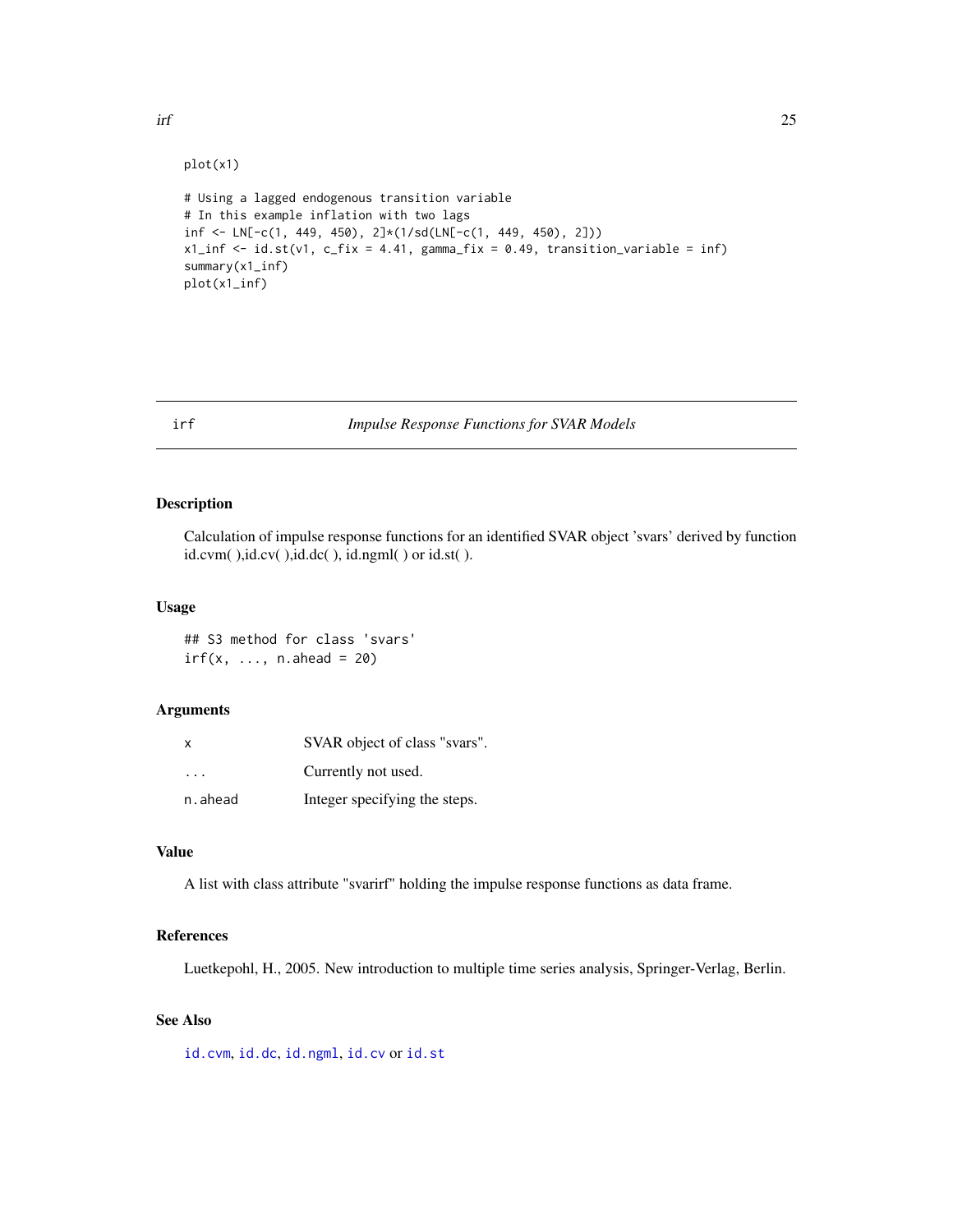## Examples

```
v1 \le - vars:: VAR(USA, lag.max = 10, ic = "AIC")
x1 \leftarrow id.ngml(v1)x2 \le irf(x1, n.ahead = 20)
plot(x2)
```
 $\mathbb{Z}^2$ 

#### js.test *Chi-square test for joint hypotheses*

# Description

Based on an existing bootstrap object, the test statistic allows to test joint hypotheses for selected entries of the structural matrix B. The test statistic reads as

$$
(Rvec(\widehat{B})-r)'R(\widehat{\mathrm{Cov}}[vec(B^*)])^{-1}R'(Rvec(\widehat{b}-r)) \sim \chi_J^2,
$$

where  $\widehat{\text{Cov}}[vec(B^*)]$  is the estimated covariance of vectorized bootstrap estimates of structural parameters. The composite null hypothesis is  $H_0$ :  $Rvec(B) = r$ .

## Usage

 $js.test(x, R, r = NULL)$ 

# Arguments

| Object of class 'sboot'                                                                               |
|-------------------------------------------------------------------------------------------------------|
| A $J*K^2$ selection matrix, where J is the number of hypotheses and K the num-<br>ber of time series. |
| A $J^*1$ vector of restrictions                                                                       |

# Value

A list of class "jstest" with elements

| test statistic Test statistic |                        |
|-------------------------------|------------------------|
| p_value                       | P-value                |
| R                             | Selection matrix       |
| r                             | Vector of restrictions |

#### References

Herwartz, H., 2018. Hodges Lehmann detection of structural shocks - An analysis of macroeconomic dynamics in the Euro Area, Oxford Bulletin of Economics and Statistics

<span id="page-25-0"></span>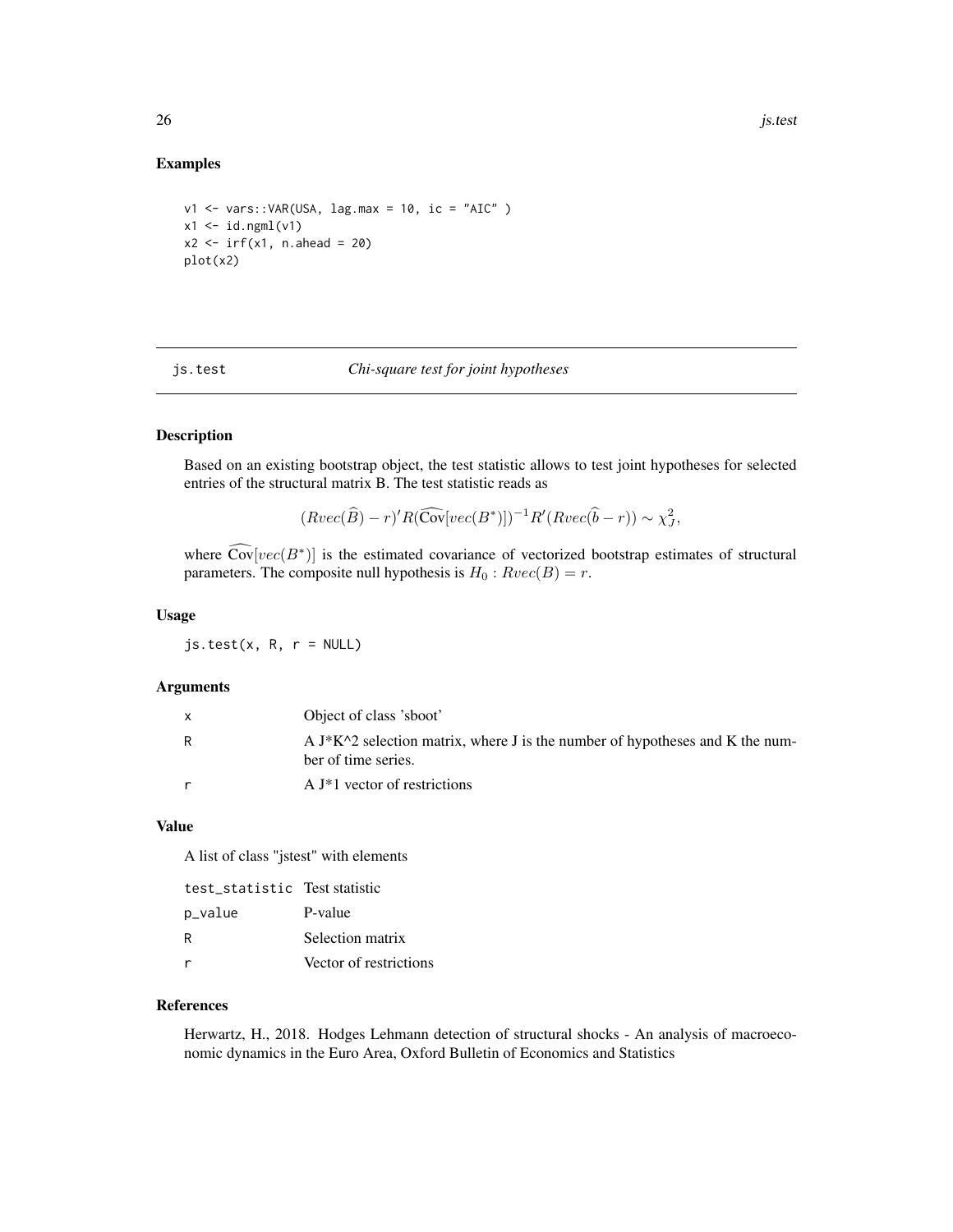# <span id="page-26-0"></span>See Also

[mb.boot](#page-27-1), [wild.boot](#page-33-1)

# Examples

```
# data contains quarterly observations from 1965Q1 to 2008Q3
# x = output gap# pi = inflation
# i = interest rates
v1 \le -\text{vars}: VAR(USA, lag.max = 10, ic = "AIC")x1 \leftarrow id.dc(v1)# Bootstrapping of SVAR
bb \le wild.boot(x1, nboot = 1000, n.ahead = 30)
# Testing the hypothesis of a lower triangular matrix as
# relation between structural and reduced form errors
R \leq -r \text{bind}(c(0,0,0,1,0,0,0,0,0), c(0,0,0,0,0,0,1,0,0),c(0,0,0,0,0,0,0,1,0))
c.test <- js.test(bb, R)
summary(c.test)
```
LN *Interaction between monetary policy and the stock market*

#### Description

A five dimensional time series model which is commonly used to analyze the interaction between monetary policy and the stock market. Monthly observations from 1970M1 to 2007M6:

- q Linearly detrended log of an industrial production index
- pi Annual change in the log of consumer prices (CPI index) (x100)
- c annual change in the log of the World Bank (non energy) commodity price index (x100)
- s Log of the real S&P500 stock price index deflated by the consumer price index to measure the real stock prices; the series
- r Interest rate on Federal funds

All series, with exception of the commodity price index (c), are taken from the FRED database and transformed as in Luetkepohl & Netsunajev (2017). The commodity price index comes from the World Bank. A more detailed description of the data and a corresponding VAR model implementation can be found in Luetkepohl & Netsunajev (2017).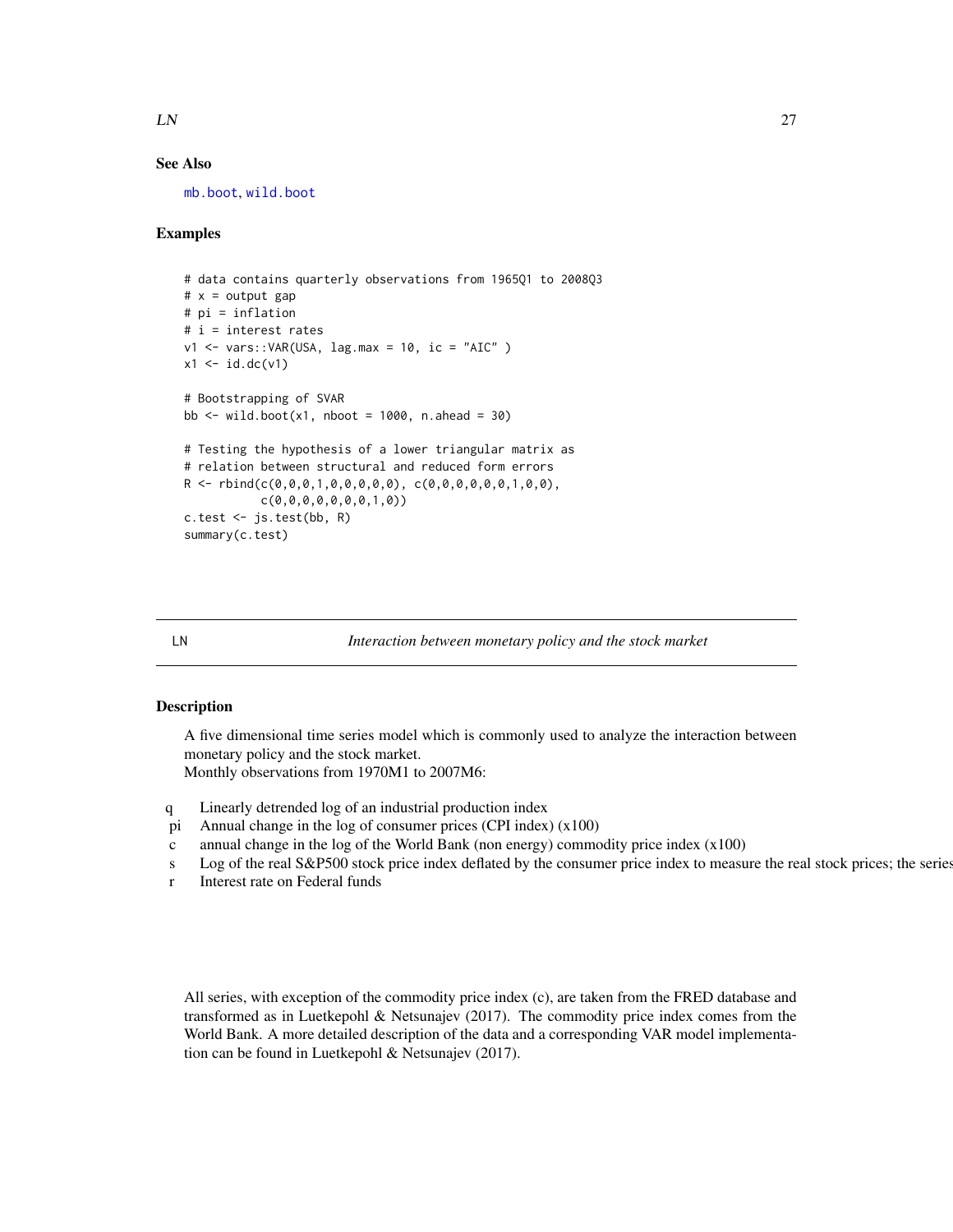#### Usage

LN

# Format

A data.frame containing 450 observations on 5 variables.

# Source

Luetkepohl H., Netsunajev A., 2017. "Structural vector autoregressions with smooth transition in variances."

Journal of Economic Dynamics and Control, 84, 43 - 57. ISSN 0165-1889.

<span id="page-27-1"></span>mb.boot *Moving block bootstrap for IRFs of identified SVARs*

# Description

Calculating confidence bands for impulse response via moving block bootstrap

# Usage

```
mb.boot(
 x,
 design = "recursive",
 b.length = 15,
 n.ahead = 20,
 nboot = 500,nc = 1,
 dd = NULL,signrest = NULL,
  signcheck = TRUE,
  itermax = 300,steptol = 200,iter2 = 50
)
```
# Arguments

| x        | SVAR object of class "svars"                                                                                                                |
|----------|---------------------------------------------------------------------------------------------------------------------------------------------|
| design   | character. If design="fixed", a fixed design bootstrap is performed. If de-<br>sign="recursive", a recursive design bootstrap is performed. |
| b.length | Integer. Length of each block                                                                                                               |
| n.ahead  | Integer specifying the steps                                                                                                                |
| nboot    | Integer. Number of bootstrap iterations                                                                                                     |

<span id="page-27-0"></span>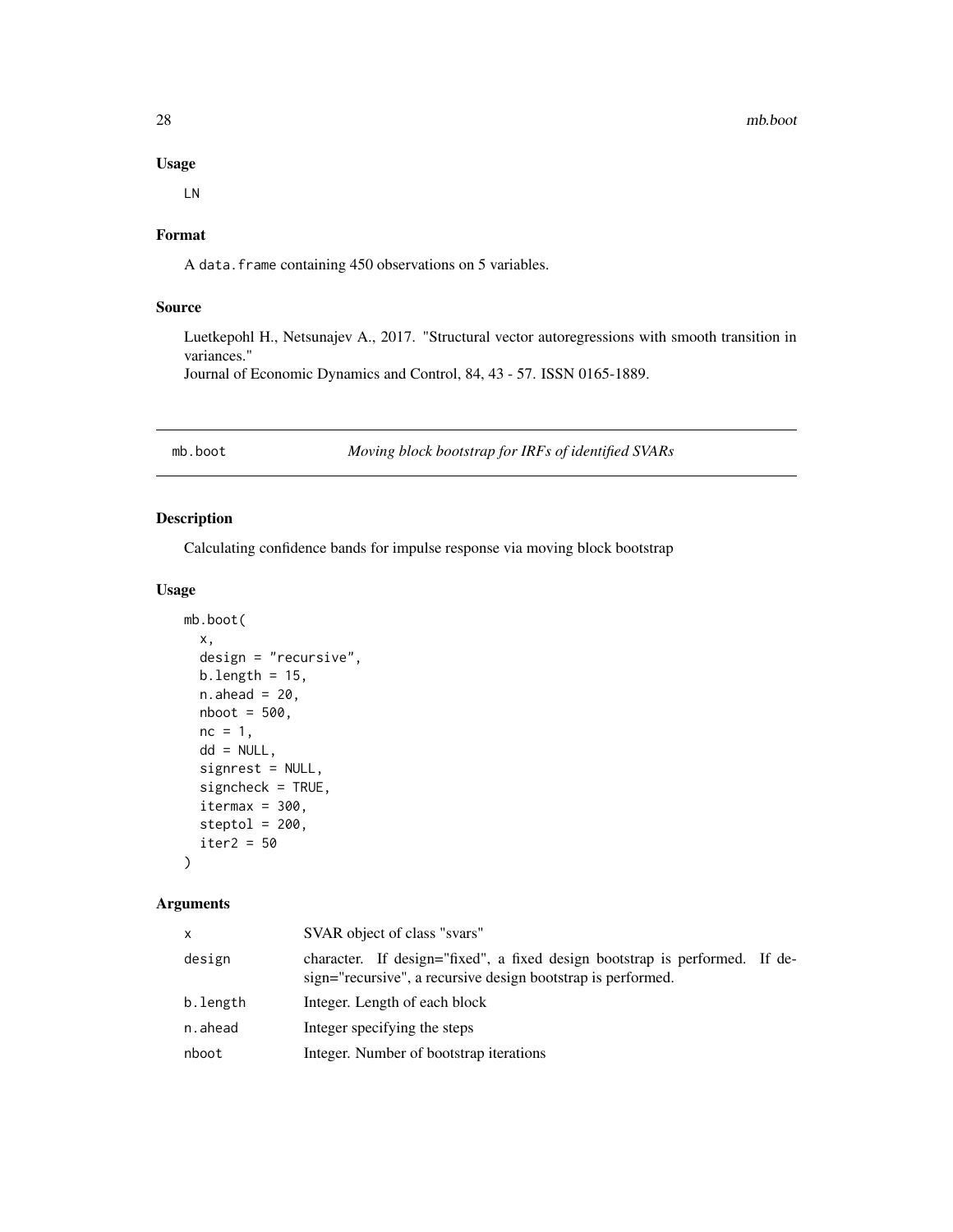#### mb.boot 29

| nc        | Integer. Number of processor cores                                                                                                                                                                                                                                                           |
|-----------|----------------------------------------------------------------------------------------------------------------------------------------------------------------------------------------------------------------------------------------------------------------------------------------------|
| dd        | Object of class 'indepTestDist'. A simulated independent sample of the same<br>size as the data. If not supplied, it will be calculated by the function                                                                                                                                      |
| signrest  | A list with vectors containing 1 and -1, e.g. $c(1,-1,1)$ , indicating a sign pattern<br>of specific shocks to be tested with the help of the bootstrap samples.                                                                                                                             |
| signcheck | Boolean. Whether the sign pattern should be checked for each bootstrap itera-<br>tion. Note that this procedure is computationally extremely demanding for high<br>dimensional VARs, since the number of possible permutations of B is K!, where<br>K is the number of variables in the VAR. |
| itermax   | Integer. Maximum number of iterations for DEoptim                                                                                                                                                                                                                                            |
| steptol   | Numeric. Tolerance for steps without improvement for DEoptim                                                                                                                                                                                                                                 |
| iter2     | Integer. Number of iterations for the second optimization                                                                                                                                                                                                                                    |

# Value

A list of class "sboot" with elements

| true          | Point estimate of impulse response functions                                                                                                                                                                                                                         |
|---------------|----------------------------------------------------------------------------------------------------------------------------------------------------------------------------------------------------------------------------------------------------------------------|
| bootstrap     | List of length "nboot" holding bootstrap impulse response functions                                                                                                                                                                                                  |
| <b>SE</b>     | Bootstrapped standard errors of estimated covariance decomposition (only if "x"<br>has method "Cramer von-Mises", or "Distance covariances")                                                                                                                         |
| nboot         | Number of bootstrap iterations                                                                                                                                                                                                                                       |
| design        | character. Whether a fixed design or recursive design bootstrap is performed                                                                                                                                                                                         |
| b_length      | Length of each block                                                                                                                                                                                                                                                 |
|               | point_estimate Point estimate of covariance decomposition                                                                                                                                                                                                            |
| boot_mean     | Mean of bootstrapped covariance decompositions                                                                                                                                                                                                                       |
| signrest      | Evaluated sign pattern                                                                                                                                                                                                                                               |
| sign_complete | Frequency of appearance of the complete sign pattern in all bootstrapped covari-<br>ance decompositions                                                                                                                                                              |
| sign_part     | Frequency of bootstrapped covariance decompositions which conform the com-<br>plete predetermined sign pattern. If signrest=NULL, the frequency of boot-<br>strapped covariance decompositions that hold the same sign pattern as the point<br>estimate is provided. |
| sign_part     | Frequency of single shocks in all bootstrapped covariance decompositions which<br>accord to a specific predetermined sign pattern                                                                                                                                    |
| cov_bs        | Covariance matrix of bootstrapped parameter in impact relations matrix                                                                                                                                                                                               |
| method        | Used bootstrap method                                                                                                                                                                                                                                                |
| <b>VAR</b>    | Estimated input VAR object                                                                                                                                                                                                                                           |

# References

Brueggemann, R., Jentsch, C., and Trenkler, C., 2016. Inference in VARs with conditional heteroskedasticity of unknown form. Journal of Econometrics 191, 69-85. Herwartz, H., 2017. Hodges Lehmann detection of structural shocks - An analysis of macroeconomic dynamics in the Euro Area, Oxford Bulletin of Economics and Statistics.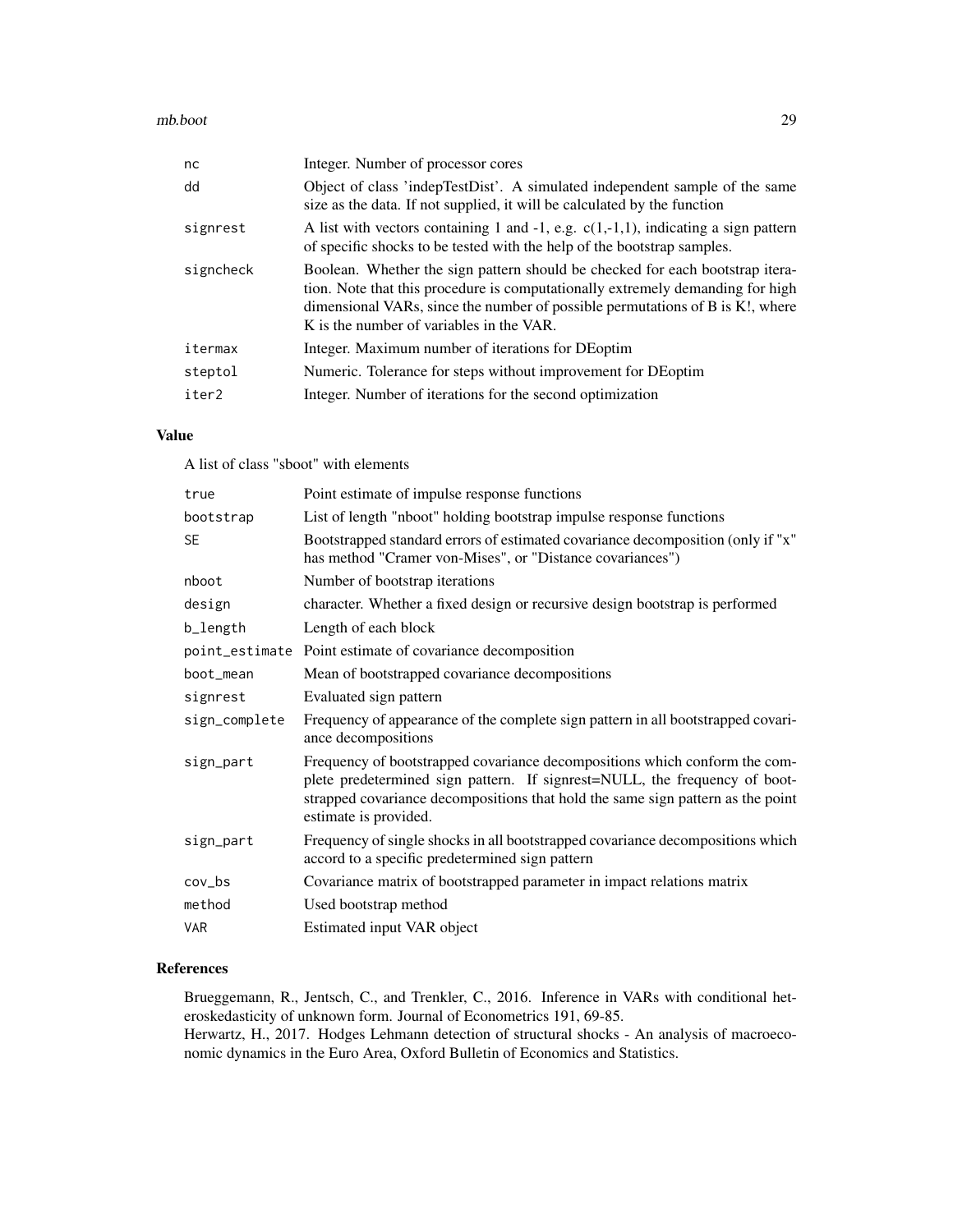#### <span id="page-29-0"></span>30 stability stability and the stability stability stability stability stability stability

# See Also

[id.cvm](#page-13-1), [id.dc](#page-15-1), [id.ngml](#page-19-1), [id.garch](#page-16-1), [id.cv](#page-9-1) or [id.st](#page-21-1)

#### Examples

```
# data contains quarterly observations from 1965Q1 to 2008Q3
# x = output gap# pi = inflation
# i = interest rates
set.seed(23211)
v1 <- vars::VAR(USA, lag.max = 10, ic = "AIC")
x1 \leftarrow id.dc(v1)summary(x1)
# impulse response analysis with confidence bands
# Checking how often theory based impact relations appear
signrest <- list(demand = c(1,1,1), supply = c(-1,1,1), money = c(-1,-1,1))
bb \le - mb.boot(x1, b.length = 15, nboot = 500, n.ahead = 30, nc = 1, signrest = signrest)
summary(bb)
# Plotting IRFs with confidance bands
plot(bb, lowerq = 0.16, upperq = 0.84)
# With different confidence levels
plot(bb, lowerq = c(0.05, 0.1, 0.16), upperq = c(0.95, 0.9, 0.84))# Halls percentile
plot(bb, lowerq = 0.16, upperq = 0.84, percentile = 'hall')# Bonferroni bands
plot(bb, lowerq = 0.16, upperq = 0.84, percentile = 'bonferroni')
```
<span id="page-29-1"></span>

stability *Structural stability of a VAR(p)*

#### Description

Computes an empirical fluctuation process according to a specified method from the generalized fluctuation test framework. The test utilises the function efp() and its methods from package 'strucchange'. Additionally, the function provides the option to compute a multivariate chow test.

#### Usage

```
## S3 method for class 'varest'
stability(
  x,
```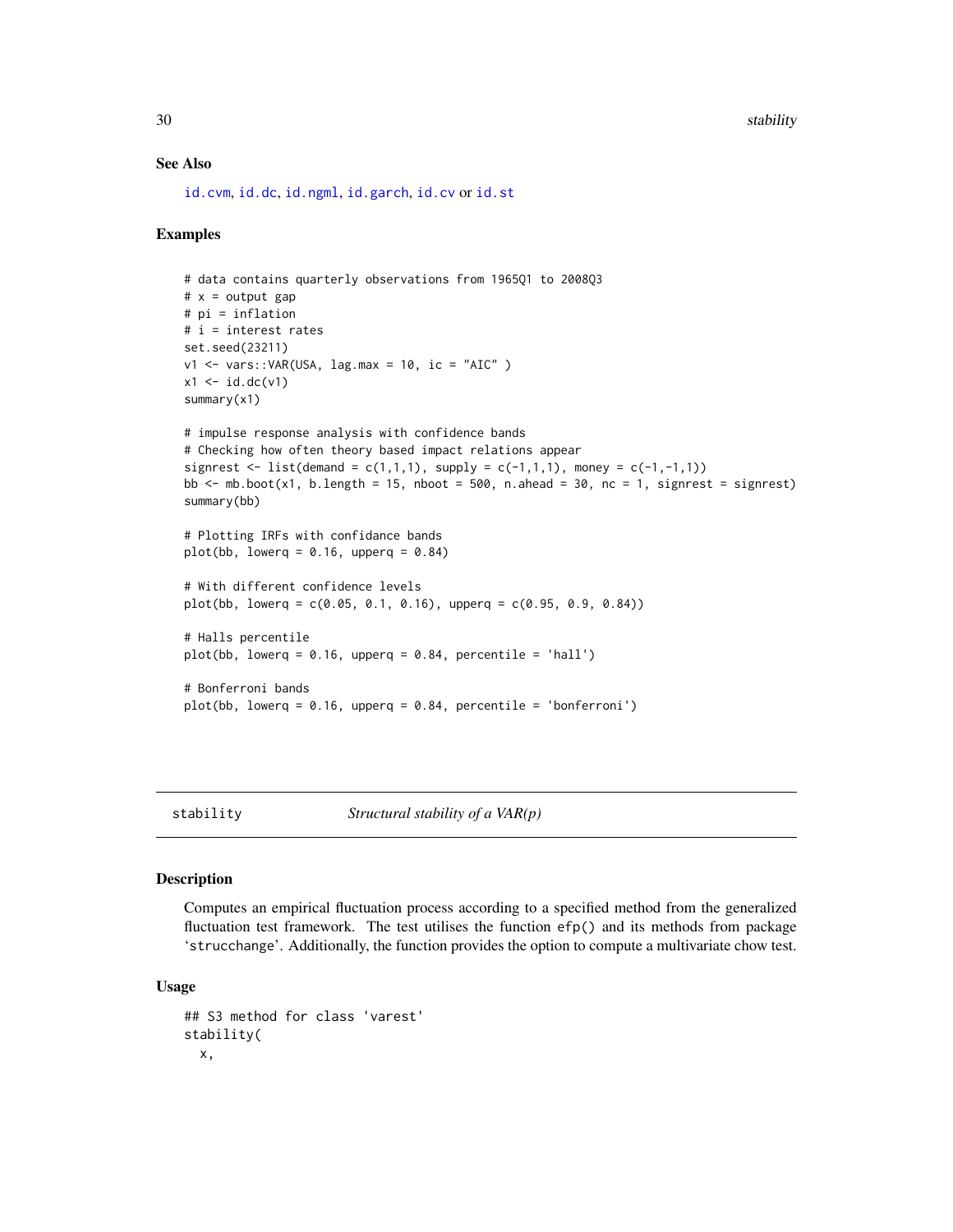### <span id="page-30-0"></span>stability 31

```
type = c("OLS-CUSUM", "Rec-CUSUM", "Rec-MOSUM", "OLS-MOSUM", "RE", "ME",
    "Score-CUSUM", "Score-MOSUM", "fluctuation", "mv-chow-test"),
 h = 0.15,
 dynamic = FALSE,
  rescale = TRUE,
  ...
\mathcal{L}
```
# Arguments

| $\mathsf{x}$ | Object of class 'varest'; generated by VAR().                                                                                                                                                                   |
|--------------|-----------------------------------------------------------------------------------------------------------------------------------------------------------------------------------------------------------------|
| type         | Specifies which type of fluctuation process will be computed, the default is<br>'OLS-CUSUM'. For details see: efp and chow. test.                                                                               |
| h            | A numeric from interval $(0,1)$ specifying the bandwidth. Determines the size of<br>the data window relative to sample size (for 'MOSUM', 'ME' and 'mv-chow-test'<br>only).                                     |
| dynamic      | Logical. If 'TRUE' the lagged observations are included as a regressor (not if<br>'type' is 'mv-chow-test').                                                                                                    |
| rescale      | Logical. If 'TRUE' the estimates will be standardized by the regressor matrix<br>of the corresponding subsample; if 'FALSE' the whole regressor matrix will be<br>used. (only if 'type' is either 'RE' or 'E'). |
|              | Ellipsis, is passed to strucchange::sctest(), as default.                                                                                                                                                       |

# Details

For details, please refer to documentation [efp](#page-0-0) and [chow.test](#page-4-1).

# Value

A list with either class attribute 'varstabil' or 'chowpretest' holding the following elements in case of class 'varstabil':

| stability                                                                   | A list with objects of class 'efp'; length is equal to the dimension of the VAR.                     |  |
|-----------------------------------------------------------------------------|------------------------------------------------------------------------------------------------------|--|
| names                                                                       | Character vector containing the names of the endogenous variables.                                   |  |
| K                                                                           | An integer of the VAR dimension.                                                                     |  |
| In case of class 'chowpretest' the list consists of the following elements: |                                                                                                      |  |
| teststat_bp                                                                 | A vector containing the calculated break point test statistics for all considered<br>break points.   |  |
| teststat_sp                                                                 | A vector containing the calculated sample split test statistics for all considered<br>sample splits. |  |
| from                                                                        | An integer sepcifying the first observation as possible break date.                                  |  |
| to                                                                          | An integer sepcifying the last observation as possible break date.                                   |  |
| var                                                                         | A list with objects of class 'varest'                                                                |  |
| break_point                                                                 | Logical, if the break point test should be the benchmark for later analysis.                         |  |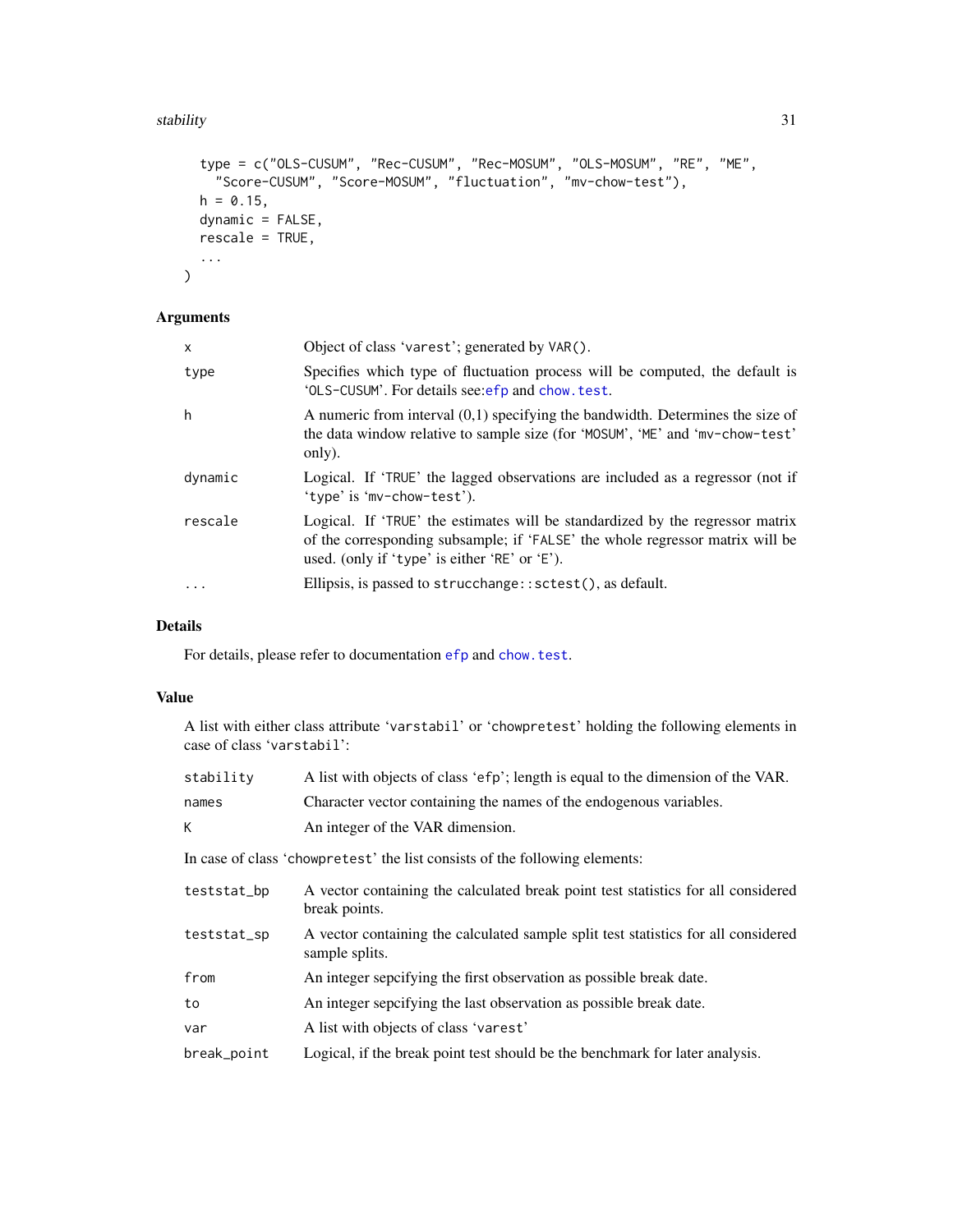#### <span id="page-31-0"></span>Author(s)

Bernhard Pfaff, Alexander Lange, Bernhard Dalheimer, Simone Maxand, Helmut Herwartz

#### References

Zeileis, A., F. Leisch, K. Hornik and C. Kleiber (2002), strucchange: An R Package for Testing for Structural Change in Linear Regression Models, *Journal of Statistical Software*, 7(2): 1-38, doi: [10.18637/jss.v007.i02](https://doi.org/10.18637/jss.v007.i02)

and see the references provided in the reference section of [efp](#page-0-0) and chow. test, too.

#### See Also

[VAR](#page-0-0), [plot](#page-0-0), [efp](#page-0-0), [chow.test](#page-4-1)

#### Examples

```
data(Canada)
var.2c <- VAR(Canada, p = 2, type = "const")
var.2c.stabil <- stability(var.2c, type = "OLS-CUSUM")
var.2c.stabil
plot(var.2c.stabil)
data(USA)
v1 <- VAR(USA, p = 6)
x1 \le - stability(v1, type = "mv-chow-test")
plot(x1)
```
svars *svars: Data-driven identification of structural VAR models*

#### Description

This package implements data-driven identification methods for structural vector autoregressive (SVAR) models as described in Lange et al. (2021) doi: [10.18637/jss.v097.i05.](https://doi.org/10.18637/jss.v097.i05) Based on an existing VAR model object, the structural impact matrix B may be obtained via different forms of heteroskedasticity or independent components.

#### Details

The main functions to retrieve structural impact matrices are:

[id.cv](#page-9-1) Identification via changes in volatility,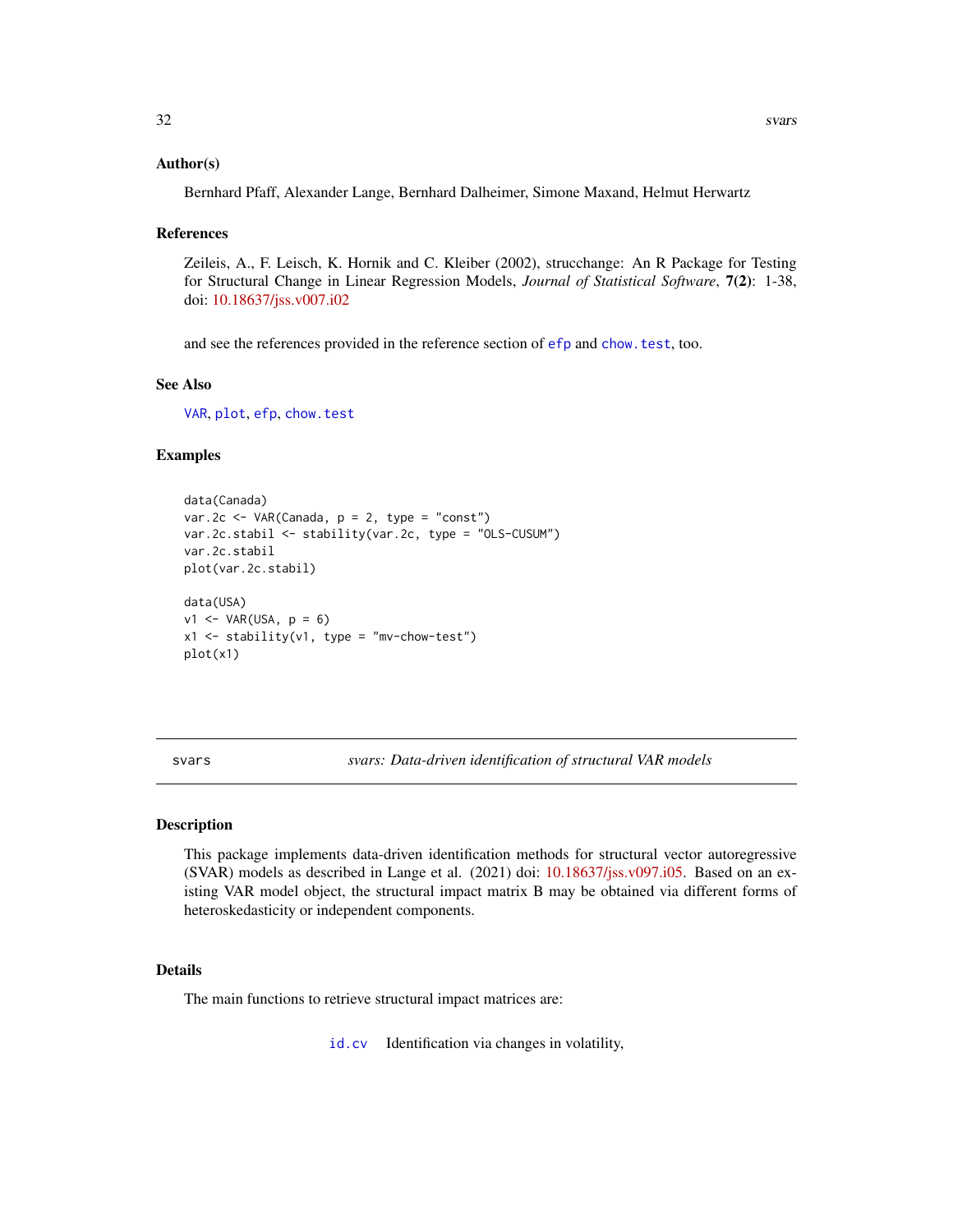<span id="page-32-0"></span>•

•

•

•

•

•

[id.cvm](#page-13-1) Independence-based identification of SVAR models based on Cramer-von Mises distance,

[id.dc](#page-15-1) Independence-based identification of SVAR models based on distance covariances,

[id.garch](#page-16-1) Identification through patterns of conditional heteroskedasticity,

[id.ngml](#page-19-1) Identification via Non-Gaussian maximum likelihood,

[id.st](#page-21-1) Identification by means of smooth transition in covariance.

All of these functions require an estimated var object. Currently the classes 'vars' and 'vec2var' from the vars package, 'nlVar', which includes both VAR and VECM, from the tsDyn package as well as the list from MTS package are supported. Besides these core functions, additional tools to calculate confidence bands for impulse response functions using bootstrap techniques as well as the Chow-Test for structural changes are implemented. The USA dataset is used to showcase the functionalities in examples throughout the package.

# Author(s)

- Alexander Lange <alexander.lange@uni-goettingen.de>
- Bernhard Dalheimer <bernhard.dalheimer@uni-goettingen.de>
- Helmut Herwartz <hherwartz@uni-goettingen.de>
- Simone Maxand < simone.maxand@helsinki.fi>

USA *US macroeconomic time series*

#### Description

The time series of output gap  $(x)$ , inflation  $pi$  indicates rate  $(r)$  are taken from the FRED database and transformed as in Herwartz & Ploedt (2016). The trivariate time series model is commonly used to analyze monetary policy shocks.

Quarterly observations from 1965Q1 to 2008Q3: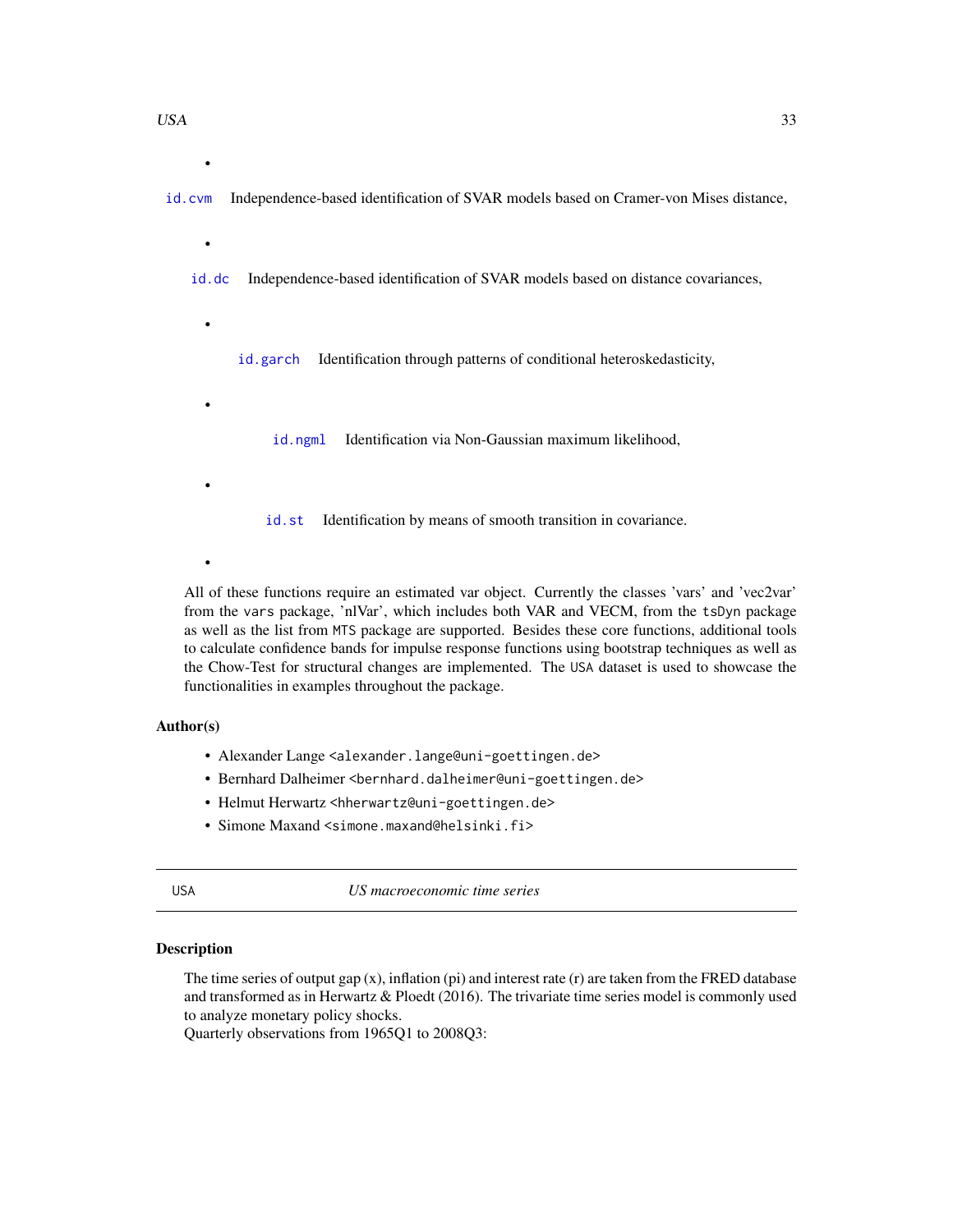#### 34 wild.boot

- x Percentage log-deviation of real GDP wrt the estimate of potential output by the Congressional Budget Office
- pi Annualized quarter-on-quarter growth of the GDP deflator
- i Interest rate on Federal funds

A more detailed description of the data and a corresponding VAR model implementation can be found in Herwartz & Ploedt (2016).

# Usage

USA

# Format

A data.frame containing 174 observations on 3 variables.

#### Source

Herwartz, H. & Ploedt, M., 2016. Simulation Evidence on Theory-based and Statistical Identification under Volatility Breaks, Oxford Bulletin of Economics and Statistics, 78, 94-112. Data originally from FRED database of the Federal Reserve Bank of St. Louis.

<span id="page-33-1"></span>wild.boot *Wild bootstrap for IRFs of identified SVARs*

#### Description

Calculating confidence bands for impulse response functions via wild bootstrap techniques (Goncalves and Kilian, 2004).

#### Usage

```
wild.boot(
  x,
  design = "fixed",
  distr = "rademacher",
  n.ahead = 20,
  nboot = 500,
  nc = 1,
  dd = NULL,signrest = NULL,
  signcheck = TRUE,
  itermax = 300,steptol = 200,iter2 = 50,
  rademacher = "deprecated"
)
```
<span id="page-33-0"></span>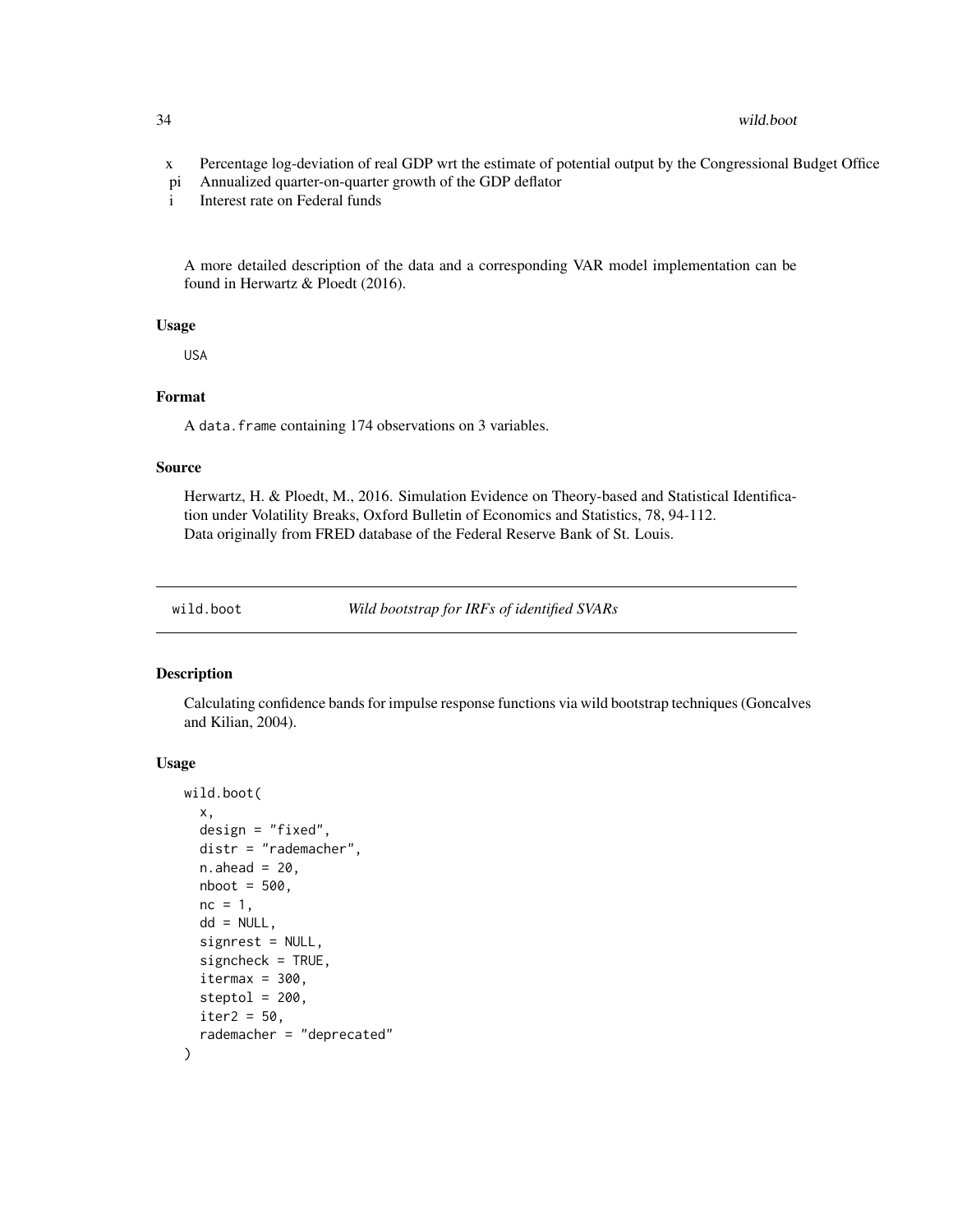#### wild.boot 35

# Arguments

| X          | SVAR object of class "svars"                                                                                                                                                                                                                                                                 |
|------------|----------------------------------------------------------------------------------------------------------------------------------------------------------------------------------------------------------------------------------------------------------------------------------------------|
| design     | character. If design="fixed", a fixed design bootstrap is performed. If de-<br>sign="recursive", a recursive design bootstrap is performed.                                                                                                                                                  |
| distr      | character. If distr="rademacher", the Rademacher distribution is used to gen-<br>erate the bootstrap samples. If distr="mammen", the Mammen distribution is<br>used. If $dist = "gaussian",$ the gaussian distribution is used.                                                              |
| n.ahead    | Integer specifying the steps                                                                                                                                                                                                                                                                 |
| nboot      | Integer. Number of bootstrap iterations                                                                                                                                                                                                                                                      |
| nc         | Integer. Number of processor cores                                                                                                                                                                                                                                                           |
| dd         | Object of class 'indepTestDist'. A simulated independent sample of the same<br>size as the data. roxIf not supplied, it will be calculated by the function                                                                                                                                   |
| signrest   | A list with vectors containing 1 and -1, e.g. $c(1,-1,1)$ , indicating a sign pattern<br>of specific shocks to be tested with the help of the bootstrap samples.                                                                                                                             |
| signcheck  | Boolean. Whether the sign pattern should be checked for each bootstrap itera-<br>tion. Note that this procedure is computationally extremely demanding for high<br>dimensional VARs, since the number of possible permutations of B is K!, where<br>K is the number of variables in the VAR. |
| itermax    | Integer. Maximum number of iterations for DEoptim                                                                                                                                                                                                                                            |
| steptol    | Integer. Tolerance for steps without improvement for DEoptim                                                                                                                                                                                                                                 |
| iter2      | Integer. Number of iterations for the second optimization                                                                                                                                                                                                                                    |
| rademacher | deprecated, use "design" instead.                                                                                                                                                                                                                                                            |

# Value

A list of class "sboot" with elements

| true          | Point estimate of impulse response functions                                                                                                 |
|---------------|----------------------------------------------------------------------------------------------------------------------------------------------|
| bootstrap     | List of length "nboot" holding bootstrap impulse response functions                                                                          |
| <b>SE</b>     | Bootstrapped standard errors of estimated covariance decomposition (only if "x"<br>has method "Cramer von-Mises", or "Distance covariances") |
| nboot         | Number of bootstrap iterations                                                                                                               |
| distr         | Character, whether the Gaussian, Rademacher or Mammen distribution is used<br>in the bootstrap                                               |
| design        | character. Whether a fixed design or recursive design bootstrap is performed                                                                 |
|               | point_estimate Point estimate of covariance decomposition                                                                                    |
| boot_mean     | Mean of bootstrapped covariance decompositions                                                                                               |
| signrest      | Evaluated sign pattern                                                                                                                       |
| sign_complete | Frequency of appearance of the complete sign pattern in all bootstrapped covari-<br>ance decompositions                                      |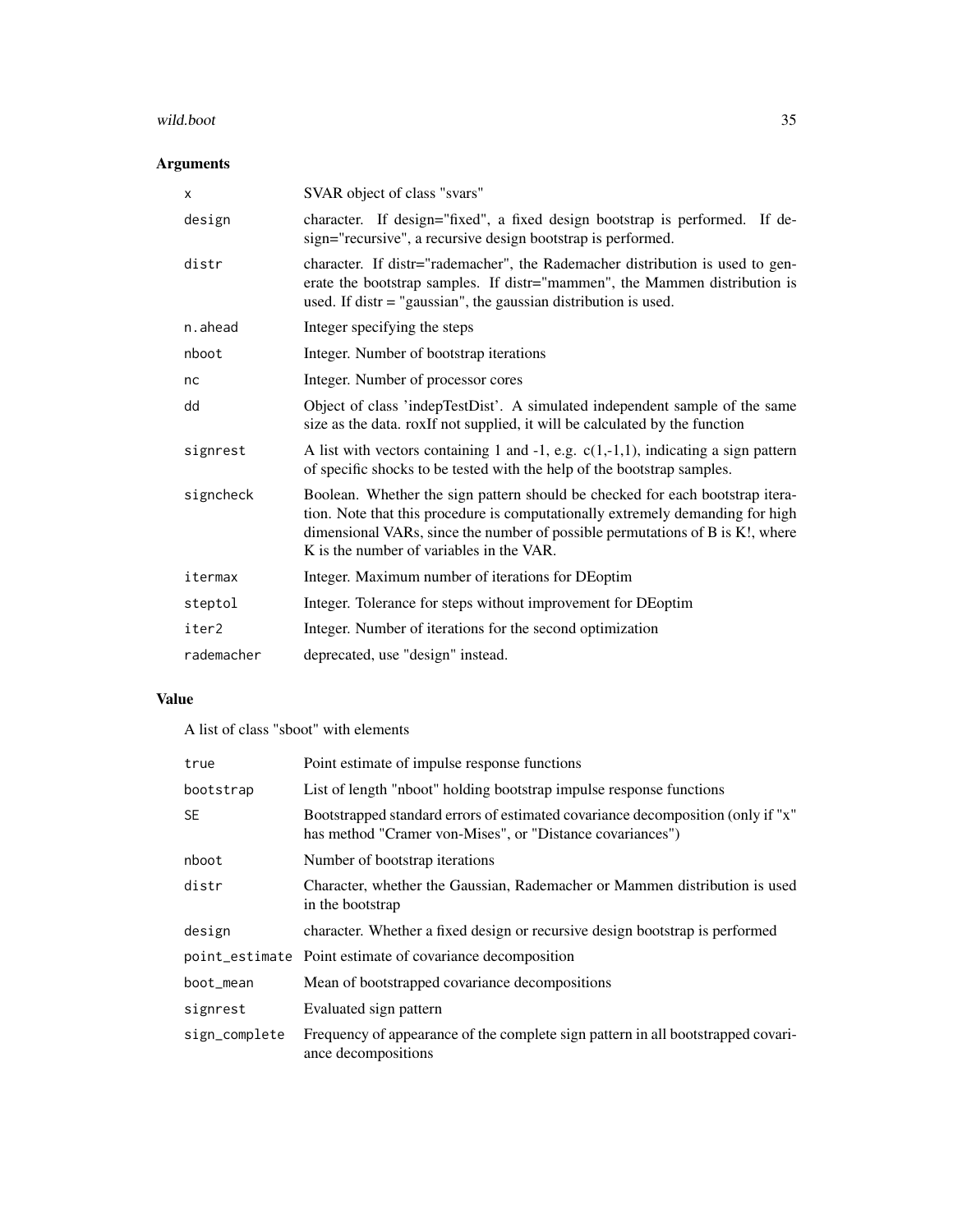<span id="page-35-0"></span>

| sign_part  | Frequency of bootstrapped covariance decompositions which conform the com-<br>plete predetermined sign pattern. If signrest=NULL, the frequency of boot-<br>strapped covariance decompositions that hold the same sign pattern as the point<br>estimate is provided. |
|------------|----------------------------------------------------------------------------------------------------------------------------------------------------------------------------------------------------------------------------------------------------------------------|
| sign_part  | Frequency of single shocks in all bootstrapped covariance decompositions which<br>accord to a specific predetermined sign pattern                                                                                                                                    |
| cov_bs     | Covariance matrix of bootstrapped parameter in impact relations matrix                                                                                                                                                                                               |
| method     | Used bootstrap method                                                                                                                                                                                                                                                |
| <b>VAR</b> | Estimated input VAR object                                                                                                                                                                                                                                           |

#### References

Goncalves, S., Kilian, L., 2004. Bootstrapping autoregressions with conditional heteroskedasticity of unknown form. Journal of Econometrics 123, 89-120. Herwartz, H., 2017. Hodges Lehmann detection of structural shocks - An analysis of macroeconomic dynamics in the Euro Area, Oxford Bulletin of Economics and Statistics

#### See Also

[id.cvm](#page-13-1), [id.dc](#page-15-1), [id.garch](#page-16-1), [id.ngml](#page-19-1), [id.cv](#page-9-1) or [id.st](#page-21-1)

#### Examples

```
# data contains quarterly observations from 1965Q1 to 2008Q3
# x = output gap# pi = inflation
# i = interest rates
set.seed(23211)
v1 \le - vars:: VAR(USA, lag.max = 10, ic = "AIC")
x1 \leftarrow id.dc(v1)summary(x1)
# impulse response analysis with confidence bands
# Checking how often theory based impact relations appear
signrest <- list(demand = c(1,1,1), supply = c(-1,1,1), money = c(-1,-1,1))
bb \le wild.boot(x1, nboot = 500, n.ahead = 30, nc = 1, signrest = signrest)
summary(bb)
# Plotting IRFs with confidance bands
plot(bb, lowerq = 0.16, upperq = 0.84)
# With different confidence levels
plot(bb, lowerq = c(0.05, 0.1, 0.16), upperq = c(0.95, 0.9, 0.84))# Halls percentile
plot(bb, lowerq = 0.16, upperq = 0.84, percentile = 'hall')# Bonferroni bands
plot(bb, lowerq = 0.16, upperq = 0.84, percentile = 'bonferroni')
```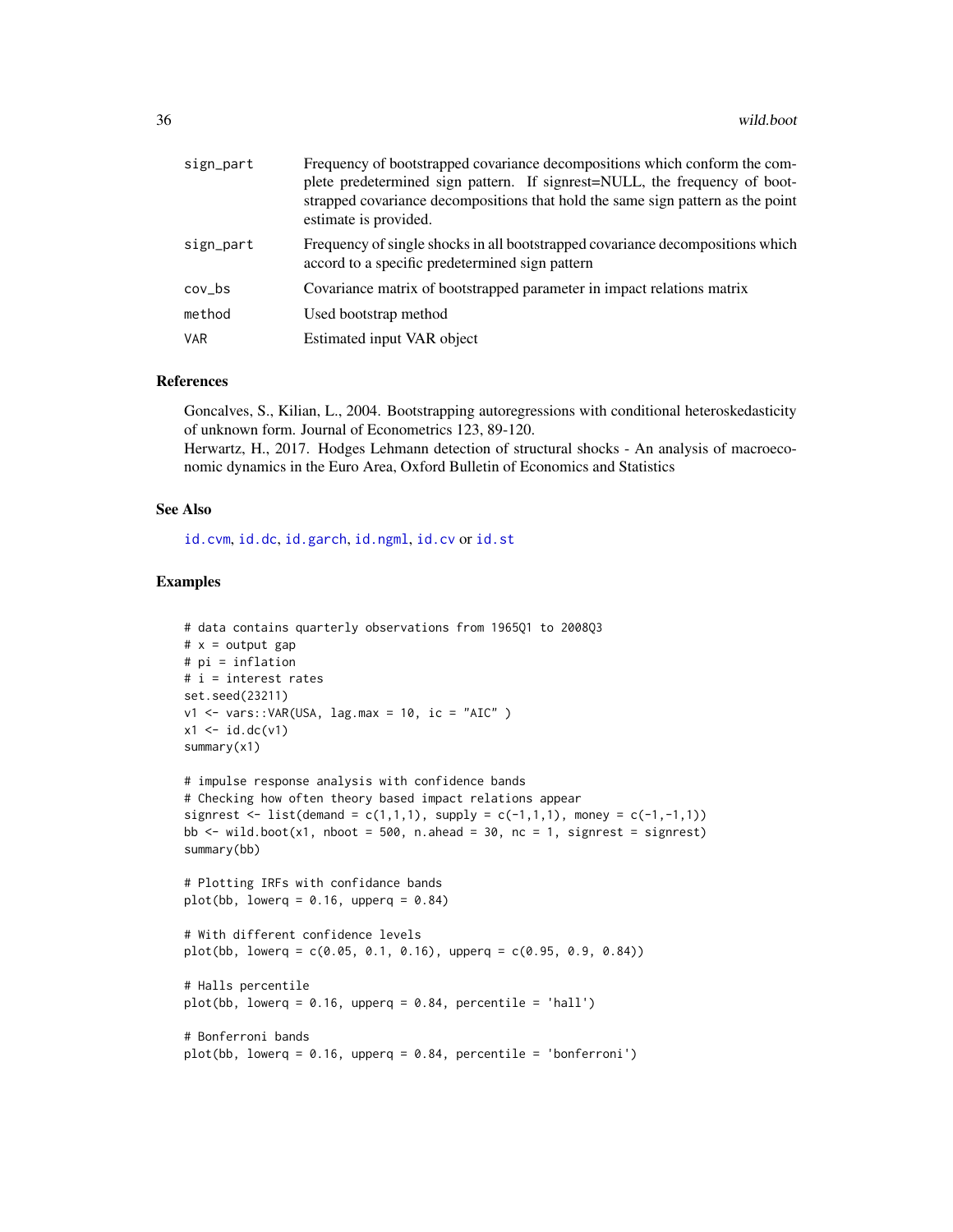wild.boot 37